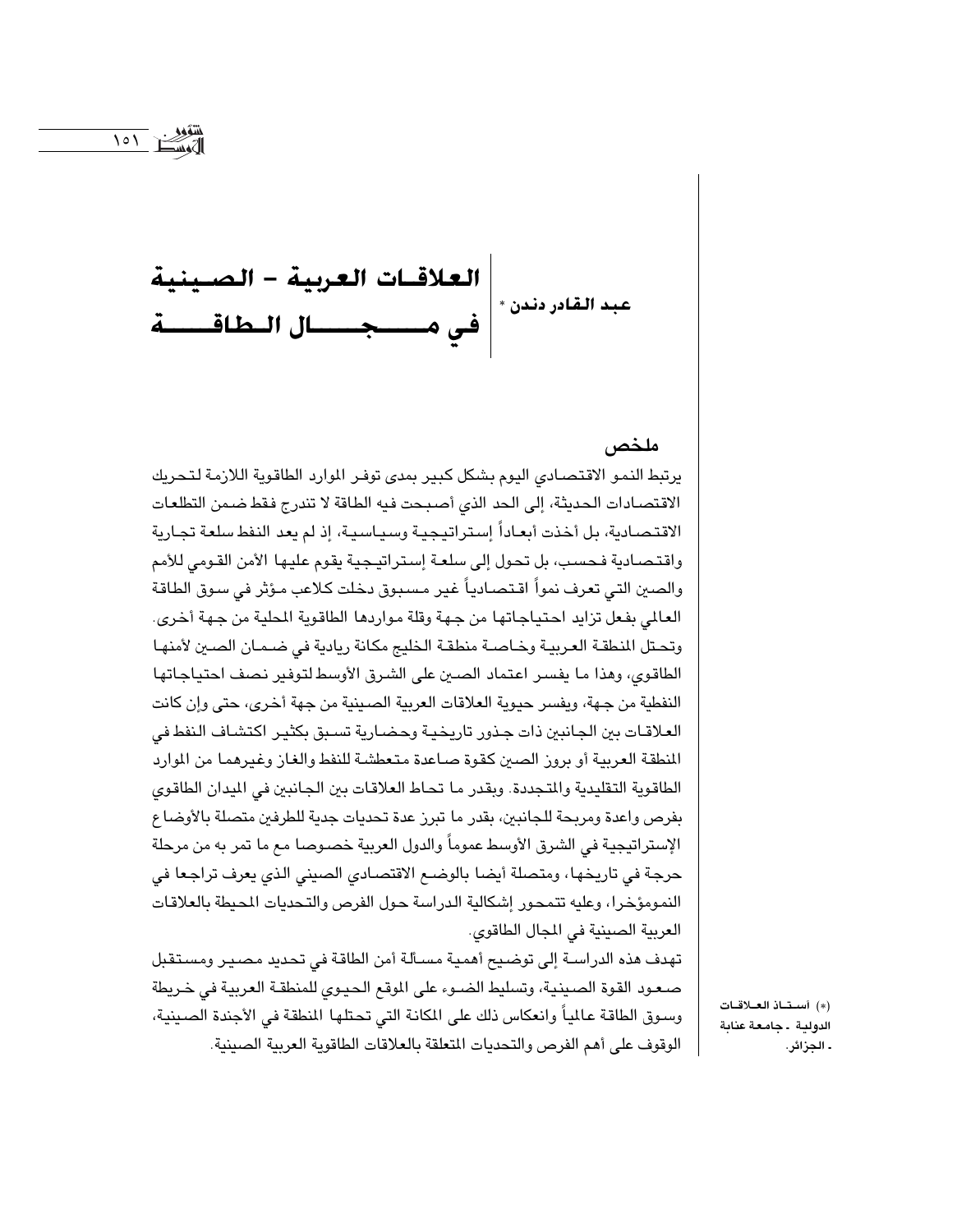# الكلمات المفتاحية: المنطقة العربية ـ الصبن ـ أمن الطاقةـ النفط ـ الفرص ـ التحديات مقدمة:

 $\sqrt{27}$ 

يعد الصعود الصيني أحد أبرز ملامح تطورات النظام الدولي في الوقت الحالي، فمن دولة ناميية من دول العـالم الثـالث ترزح تحت وطأة المجـاعـة والاقـتـصـاد المسـير والقـيـود البيروقراطية، انتقلت البـلاد لحقبـة جديدة من النمـو والانفتـاح منذ عـهد الرئيس "دينغ كسيـاوبينغ" مـع نهـاية السـبـعـينيـات. وبعد عـقدين من هذه السـيـاسـة كـانت الـصـين تأخـذ مكانتها بثقة وخطى ثابتة ضمن القوى الاقتصادية المؤثرة عاليا، وأضحت ضمن الأرقام الصعبة في معادلة الاقتصاد العالمي المنبثق بعد عقود من الحرب الباردة والصراعات الإيديولوجية. وكان لزاما أن لا تمر هذه التطورات دون أن تترك أثارها بوضوح على سوق الطاقة العالمي، لأن التقدم الاقتصادي يتبعه بالضرورة تزايد في الطلب على الموارد الطاقوية التي تعد عماد الاقتصاديات الحديثة، وشـهدت بداية التسـعينيات نهاية عصـر الاكتفاء الذاتي الصيني من النفط والولوج لعالم الاستيراد والاعتماد على الخارج في تأمين حاجياتها من هذه المادة الحيوية لضمان استمرارية الطفرة الاقتصادية للمارد الأصفر، ونتج عن هذا الوضع الجديد متطلبات جديدة وإعادة ترتيب للأولويات وللأهداف في مجـالات متعددة سـواء الاقتصـادية منها أو الدبلومـاسـية أو حتى الأمنية، وفي هذا السياق تلعب المنطقة العربية دورا كبيرا في الإستراتيجية الصينية لأمن الطاقة بالنظر لما تختزنه من احتياطيات نفطية هائلة وقربها الجغرافي نسبيا من البر الصيني وإشرافها على مسطحات مائية لا مناص منها في نقل الإمدادات النفطية والغازية نحو بكين عبر الخليج العربي والمحيط الهندي. ولا تحمل هذه العلاقة المتميزة بين الصين والمنطقة العربية بعدا اقتصادياً فحسب، بل تمثل جسراً للتلاقي الحضاري ولتمتين أواصر العلاقات بين الجانبين، ومصدراً لكثير من الفرص واحتمالات الربح والانتفاع المتبادل من جهة، ومنبعاً لعديد من التحديات التي تمثل عوائق فعلية في طريق تطوير العلاقات بين الجانبين وضمان علاقات متوازنة ومتبادلة المنافع بينهما، وعليه تتمحور هذه الورقة البحثية حول إشكالية مدى وحدود الفرص والتحديات المحيطة بالعـلاقات الطاقـوية العـربية الصـينيـة في ظل التطورات الإقليمية والدولية الراهنة التي تواجه الجانبين؟.

وينقسم محتوى هذه الورقة إلى ثلاثة محاور أساسية، يختص المحور الأول بتأصيل نظري ومفاهيمي لمصطلح أمن الطاقة باعتباره المفهوم المركزي في هذه الورقة، بينما يأتي المحور الثاني ليوضح المعالم الكبرى للإستراتيجية الصينية لأمن الطاقة على ضوء ما تمتلكه من موارد طاقوية وما تضعه القيادة الصينية من أهداف وتصورات لضمان عدم انقطاع الإمدادات، في حين يسلط المحور الثالث الضوء على أهمية المنطقة العربية في ضـمـان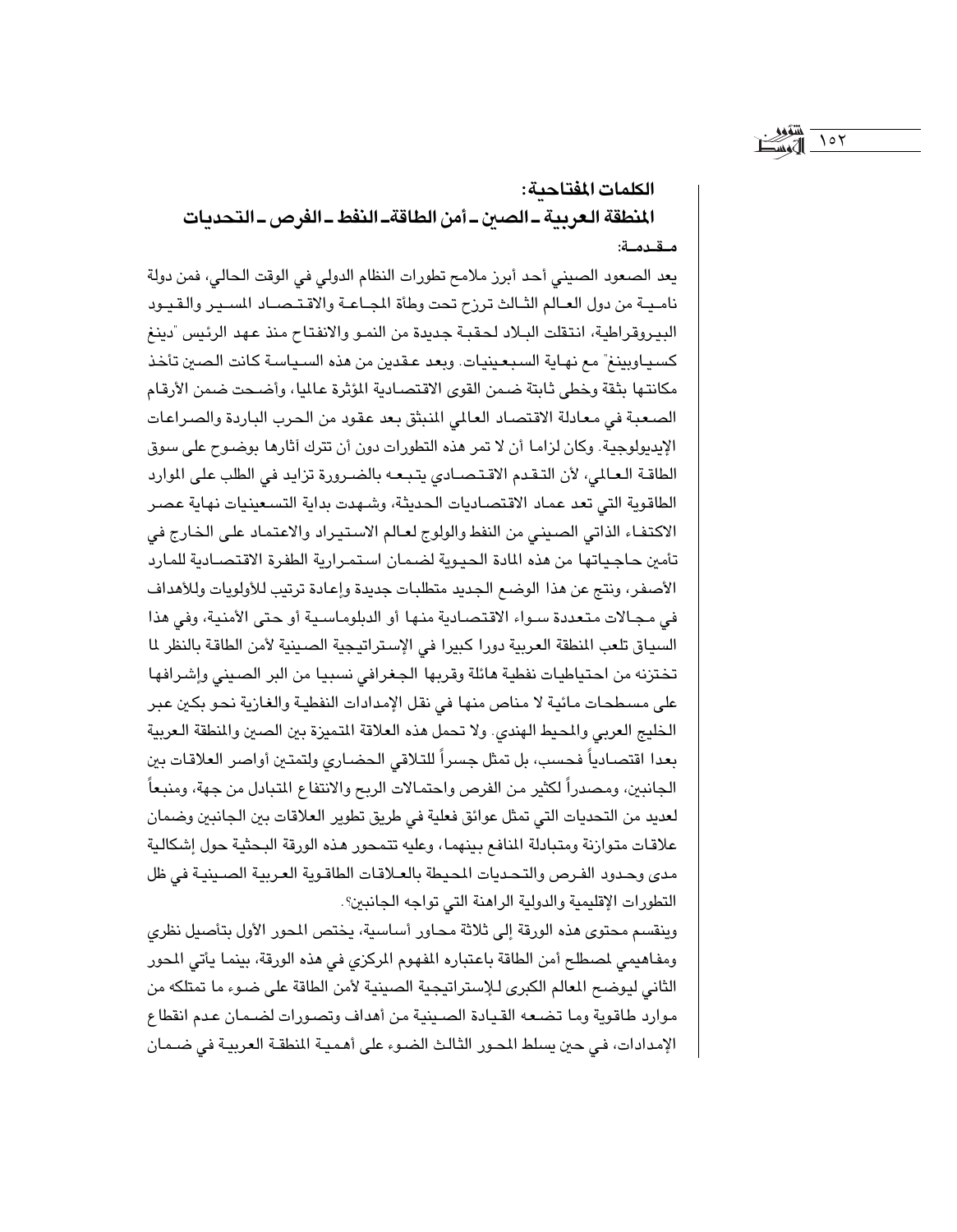Jessica

الصين لأمنها الطاقوي وتعـزيز العـلاقـات بين الطرفين، ومـا يوفـره ذلك من فـرص ومـا يعترضه من تحديات وعراقيل وسبل مواجهتها.

١. مفهوم أمن الطاقة: برز أمن الطاقة كمشكلة سياسية في مطلع القرن العشرين لارتباطه بتوفير النفط للجيوش، بينما تعود بداية الاهتمام الأكاديمي بهذا المفهوم لفترة الستينيات مـثل دراســة "لوبيل" (Lubell) سنة ١٩٦١، وازداد الاهتـمــام به مـع أزمــة الـنفط والـحظر العربي في السبعينيات. ولكن الاهتمام به تراجع نسبيا خلال الثمانينيات والتسعينيات مع الاستقرار الذي عرفته سوق النفط العالية، غير أنه عاد للبروز مع مطلع الألفية الجديدة مدفوعا بتزايد الطلب الآسيوي والاضطراب في الإمدادات الغازية بأوروبالا).

ويدقق "دانيال يرغين" (Daniel Yergin) أكثر في ظهور هذا المفهوم ويعيده إلى مشارف الحرب العالية الأولى وبالضبط لسنة ١٩١٢، حين اتخذ اللورد الأول للبحرية البريطانية اَنذاك "ونستون تشرشل" (Winston Churchil) قراراً تاريخياً بتحويل مصدر طاقة سفن البحرية البريطانية من الفحم إلى النفط، في محاولة لجعلها أسرع وأكثر كفاءة من نظيرتها الألمانية. ولكن هذا القرار كان معناه أيضاً أن البحرية الملكية سوف لن ترتبط بالفحم الآتي من "ويلز"، ولكن ضـمـان إمـدادات النفط سـيـرتبط خـصـوصـاً بإيران، وبذلك أصـبـع أمن الطاقة قضية من قضايا الإستراتيجية القومية، وإجابة "تشرشل" عن هذا التحدي كانت بقوله: "السـلامة واليقينية في النفط ترتبط بالتنويـع والتنويـع فـحسب". ومنذ قرار تشـرشل برز أمن الطاقة بسرعة كقضية شديدة الأهمية وظلت كذلك إلى الآن، ولكن هذا الموضوع حالياً بـحـاجـة إلى إعـادة نظر وتفكير، لأن مـا كـان عليـه أمن الطاقـة منذ ثلاثة عـقـود خلت محدود جداً، وأصبح من الواجب توسيعه ليشمل الكثير من الأبعاد الجديدة، بما في ذلك الاعتراف بأن أمن الطاقــة لا يقــوم منفــردا، بل هـو مـرتبط بالعــلاقـات الأوسـع بين الأمم وبكيفية تفاعلها مع بعضها البعض(٢).

فرغم الأهمية الكبيرة لأمن الطاقـة في مـختلف السياسـات إلا أن العديد من المخـتصـين يؤكدون على عدم التوصل إلى تعريفه بشكل واضح، فحسب تعبير "لوشل" (Loschel) و"أل" (Al) فإن مصطلح أمن الطاقة يبدو مبـهماً فعـلا"، وهذا مـا يلقى صـدى عند أخرين ممن يعتقدون بأنه ليس هنالك تفسير وفهم مشترك وموحد لأمن الطاقة، وهو ما يجعله مفهوماً غامضاً وهلامياً وصعباً للتعريف(٣).

وإذا كـان أمن الطاقـة تقليدياً يعرف بـأنه: "توفـر إمدادات كـافـيـة ومـعـقـولة ومـوثوقـة من الطاقة"(٤)، كما يعرف أمن الطاقة غالباً بأنه: "إمدادات موثوقة بأسـعار معقولة"، فإنه عند القاء نظرة فاحصة عن قرب لما تتشكل منه الإمدادات الآمنة أو المضمونة بيدو تعقيد هذا المفهوم واضحا<sup>(0</sup>).

فـأمن الطاقة أضـحي مفـهومـاً متـعدد الأوجـه والأبعـاد (Multidimensional)، ويختلف

"The concept of energy security: Beyond the four As", (2014). "http://ac.elscdn.com/ S0301421514004960/  $1 - s2.0$ 

Jewell,  $( \setminus )$ 

S0301421514004960 -main.pdf? tid=c4cdf f9e-f8b2-11e5-9995-00000aab0f01&acdna t=1459588419 7e79e 808b87fab910c2252e 6ed14f130 (March 5,  $2016$ )».

Yergin,  $(5)$ Daniel "Ensuring Energy Security". Foreign affairs, Vol. 85, N°2,)Mars, April 2006), p. 69.

Christian Winzer. (٣) Conceptualizing enersecurity.EPRG gy working paper. Cambridge working paper in economics. (University of Cambridge, London.  $Au$ gust2011). p. 2. Antonio Marqui-(٤) naand others, Energy securityvisions from Asia and Europe, (New York: Palgrane Macmillan 2008), P.

 $\overline{1}$ .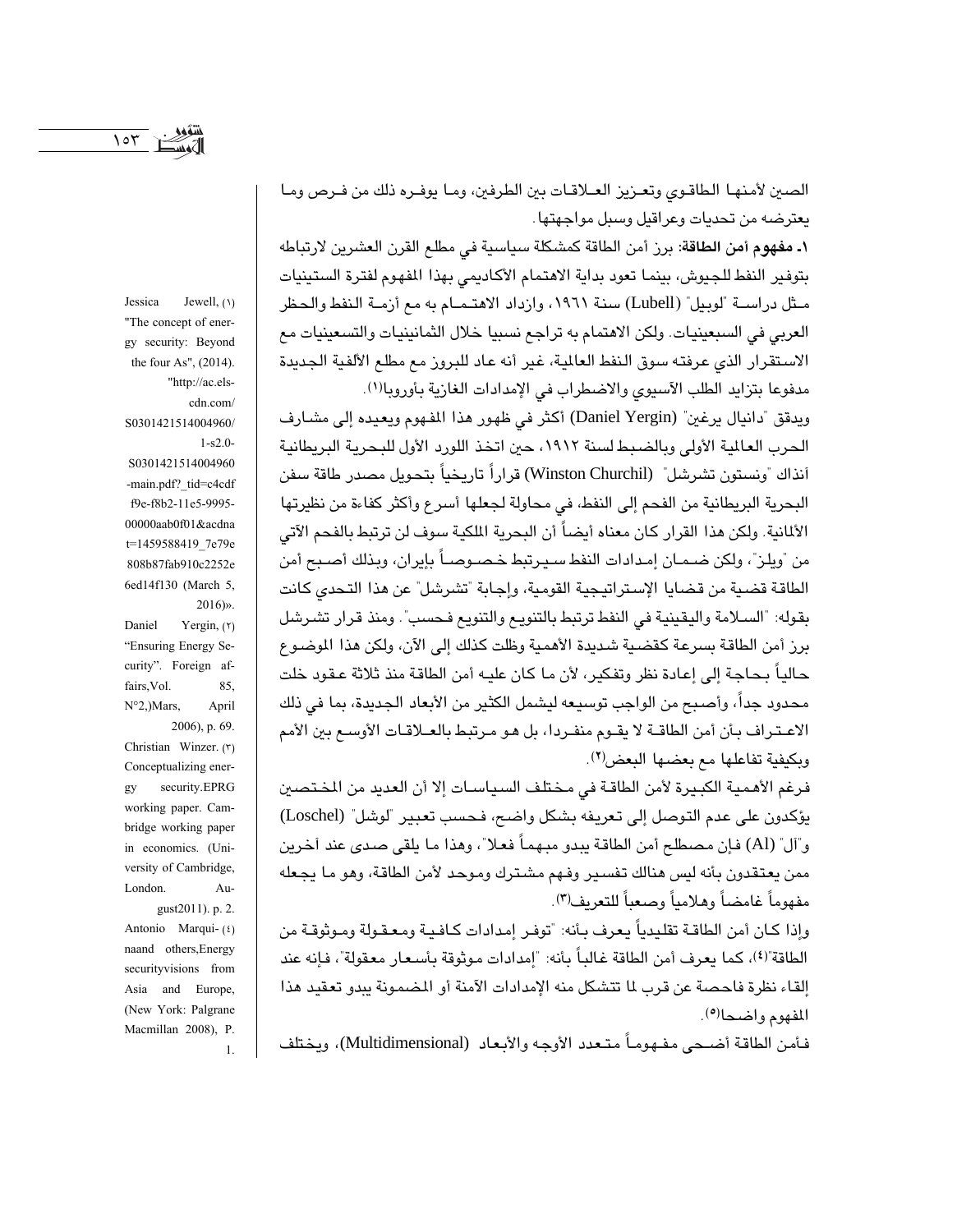تعريفه باختـلاف الظروف والأغـراض والأطراف أو الفـواعل (دول، منظمـات، مـؤسسـات بحثية...) التي تقوم بصياغة تصورها الخاص لما تعنيه بأمن الطاقة. ولتوضيح الرؤية أكثر حول التضارب في تعريف أمن الطاقة نعرض فيما يلي لعدد من التعريفات المختلفة لهذه المسألة، فالأمم المتحدة عرفت أمن الطاقة سنة ١٩٩٩ بأنه: "الحالة أو الوضعية التي تكون فيها إمدادات الطاقة متوفرة في كل الأوقات، وبأشكال متعددة، وبكميات كافية، ويأسعار معقولة"(٦). وينطلق تقرير اللجنة الاقتصادية لأوروبا التابعة للأمم المتحدة ٢٠٠٧ (UNECE)، من تحديد أربعة أبعاد رئيسـية كقاعدة للوصـول إلى تعريف أمن الطاقة من خـلالها، وهذه الأبعاد هي(٧): ١ ـ اضطراب في الإمدادات بسبب: تضرر وخسائر في المشآت القاعدية، كوارث طبيعية، عدم استقرار اجتماعي، سلوكات سياسية أو أعمال إرهابية. ٢ ـ وفرة إمدادات الطاقة على المدى الطويل لمواجهة الطلب المتنامي مستقبلاً. ٢ ـ الآثار الوخيمـة على الشـعـوب والنشـاط الاقـتـصـادي، على خلفـيـة نقص في الطاقـة وتقلبات كبيرة في الأسعار. ٤ ـ خسائر كبيرة ناجمة عن أعمال إرهابية، وما ينتج عنها من ضحـايا في الأرواح والمتلكات وأثار صحبة. وأخذاً لهذه الأبعاد الأريعة بعين الاعتبار تعرّف اللجنة أمن الطاقة باعتباره: "وفرة إمدادات الطاقة اللازمة ليستعملها المستهلك النهائي، بمستوى أسعار اقتصادى، وبكميات كافية، وهذا لتحقيق الاكتفاء الطاقوي، وعدم إعاقة التنمية الاقتصادية والاجتماعية في البلاد". وقدم الباحث "تشانغ يونغهو" (Chang Youngho) ستة عوامل يعتقد أنها تؤثر في أمن الطاقة وهي: أولا: ما إذا كان النفط قد وصل إلى أوج الإنتاج (Peak oil production) أم ليس بعد، فتناقص الوقود الأحفورى خاصة النفط والغاز الطبيعى هوالمحدد الرئيسى لأمن الطاقة. ثانياً: القدرة التكنولوجية على تطوير مصادر طاقة بديلة فائضة ورخيصة وناجعة ليست مرتقبة التحقق قريبا . ثالثاً: النفط يسبطر تقريباً على جميع استعمالات الطاقة، وليس هنالك أي من مصادر الطاقة الأخرى بخلاف النفط قادر على تحقيق الاكتفاء وسد الطلب في قطاع النقل حاليا . رابعـاً: الاخـتـلال المنتظر في التـوازن بين الـعـرض والطلب علـى النفط سـيكون لـه تأثيـرات حادة على الدول المستوردة، فعدم استقرار أسعار النفط يؤثر على نمو الدول. خامساً: غياب تعاون دولي أو عالمي في وضع السياسات وتطوير الطاقة.

سـادسـاً: النمـو غـيـر المسبـوق فـي اسـتـهـلاك النفط فـي الصـين والـهند وضـع ضـغطاً شـديداً

Florian Baumann, ( $\circ$ ) "Energy Security as multidimensional concept", Policy Analysis, No. 1, (Munich:Research Group on European Affairs, March 2008), P. 4. Maj Stacey L. (1) Lee. China's Energy Security: The Grand "Hedging" strategy). School of Advanced Military Studies. Kansas. 2010), P. 9. Emerging Global (v) Energy Security Risks. The ECE energy series No. 36, (Geneva: The United Nations commission for Europe, 2007), P. 8.

 $\bigwedge$   $\circ$   $\epsilon$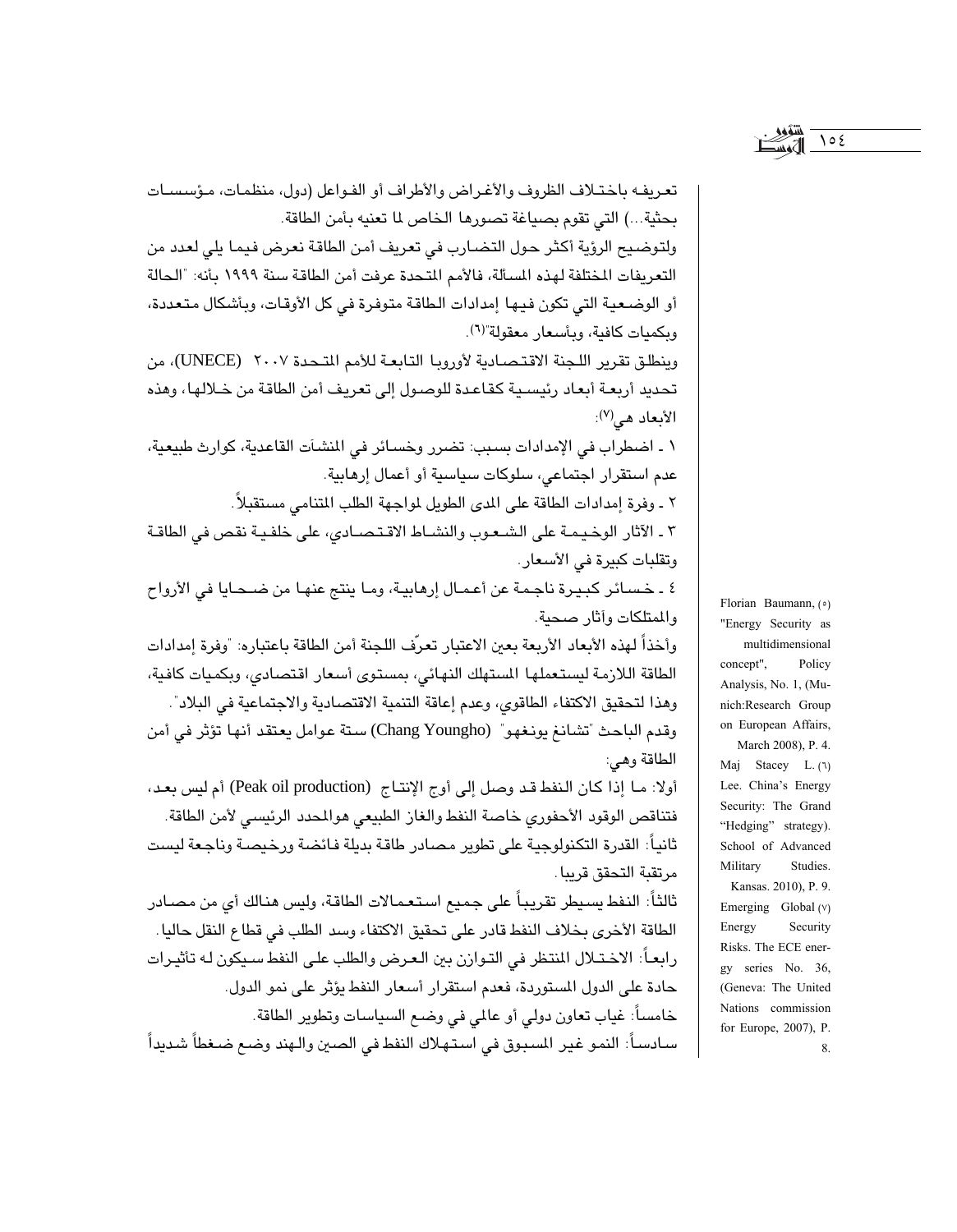الأسواق في أعلى مستوياتها(٨). وبالإمكان مـلاحظة التداخل بين أبعـاد مـخـتلفة في أمن الطاقة، ممـا ينعكس على اندمـاج سياسة الطاقة مع غيرها من السياسات الأخرى والعكس، وتتمثل هذه الأبعاد في: ١ ـ البــعد الاقـتـصــادي (Economic Dimension): أي ضـمـان عـدم إعـاقـة النقص في مصادر الطاقة للنمو الاقتصادي.

على الأسـعار، حيث أدت جـهـود الدولـتين لضـمـان إمدادات الطاقـة لـجـعل التنافسـيـة في

٢ ـ المعد الممثى (Environmental Dimension): بما أن التـأثير البيئي لإنتـاج ونقل وإحراق الوقود الأحفوري له انعكاسات صحية واقتصادية، سطرت العديد من الدول أهدافا بيئية في صلب سياساتها الطاقوية.

٣ ـ البعد الاجتماعي (Social Dimension) : والذي لا يتعلق بمدى وفرة مصادر الطاقة ولكن بمدى قدرة مختلف فئات المجتمع على تحصيلها، فعند حدوث ارتفاع في أسعار الطاقة تزداد الهوة بين الأغنياء والفقراء في التمتع بمزاياها .

**٤ ـ بعد السياسة الخارجية (Foreign Policy Dimension)** : معظم الدول وخصوصاً ذات الاقتصاديات الصاعدة التي تحتاج بكثرة للنفط والغاز، تكون في موقف غير مريح في تفاوضها مع الدول المنتجة، كما أن التخوف من حدوث نقص في الإمدادات الطاقوية يمكن أن يجبر بعض الدول المستوردة على التعاون مع نظيرتها المنتجة، كما يمكن أن تجبر كذلك على اتخاذ قرارات في سياستها الخارجية تحوي تنازلات على مبادئ أو في قضايا أخرى مهمة.

9 ـ المــعد التــقني (Technical Dimension) : تلعب التكنولوجـيـا دوراً هامـاً في تطوير مصـادر جـديدة للطاقـة، كمـا أن اسـتـغـلال الـحـقـول النـفطيـة يـعـتـمـد أســاسـاً علـى تطوير تكنولوجيات التنقيب والحفر.

٦ ـ البعد الأمنى: بينما يرتبط بعد السياسة الخارجية بالدبلوماسية، يرتبط البعد الأمنى بقضيتين وهما أمن الإمدادات الطاقوية (من أخطار مثل الهجمـات الإرهابيـة، الكوارث الطبيعية، والأخطاء البشرية)، وتوفير الاحتياجات الطاقوية للقوة العسكرية الوطنية والشرطة لحماية الدولة(٩).

وهنالك عامل أخر شديد الأهمية يتمثل في رؤية مختلف الفواعل التي تشكل سلسلة الطاقة للقضية محل الدراسة، فنجد المنتجين ينظرون لاستقرار وقدرة السوق على شراء منتجاتها بأسعارها المفضلة كمعيار لقياس أمنها الطاقوى والاقتصادى، بينما دول العبور تنظر لاندماج وقوة المشآت التي تعبر أراضيها كمكون أساسى لسياستها القومية الأمنية والطاقوية، في حين تعرف الدول المستهلكة أمن الطاقة على أسـاس وفرة الطاقة وبأسـعـار معقولة بما يساعدها على تعريف سياساتها الأمنية والطاقوية(١٠).

Manjeet Singh  $(A)$ Pardesi and others. Energy and security: The geopolitics of Energy in the Asia-Pacific.)Nanyang technological university, October 2010(. P.P. 17-18. A FAlhajji. "What (9) Is Energy Security?". Middle East Economic Survey: Vol. L. No 52. 24-December-2007. "http:// www.mees.com/ postedarticles/oped/ v50n52-5OD01.htm (March 6, 2016)". Kevin Ros- $(1)$ ner."Closing the Gap between Energy& Security National Policy". Journal of energy security, (May 2010) Issue. "http:// www.ensec.org/ index.php?option=co m\_content&view=arti cle&id=245:closingthe-gap-betweenenergy-aampnational-securitypolicy&catid=106:en ergysecuritycontent0 510&Itemid=316 (April 10, 2014)".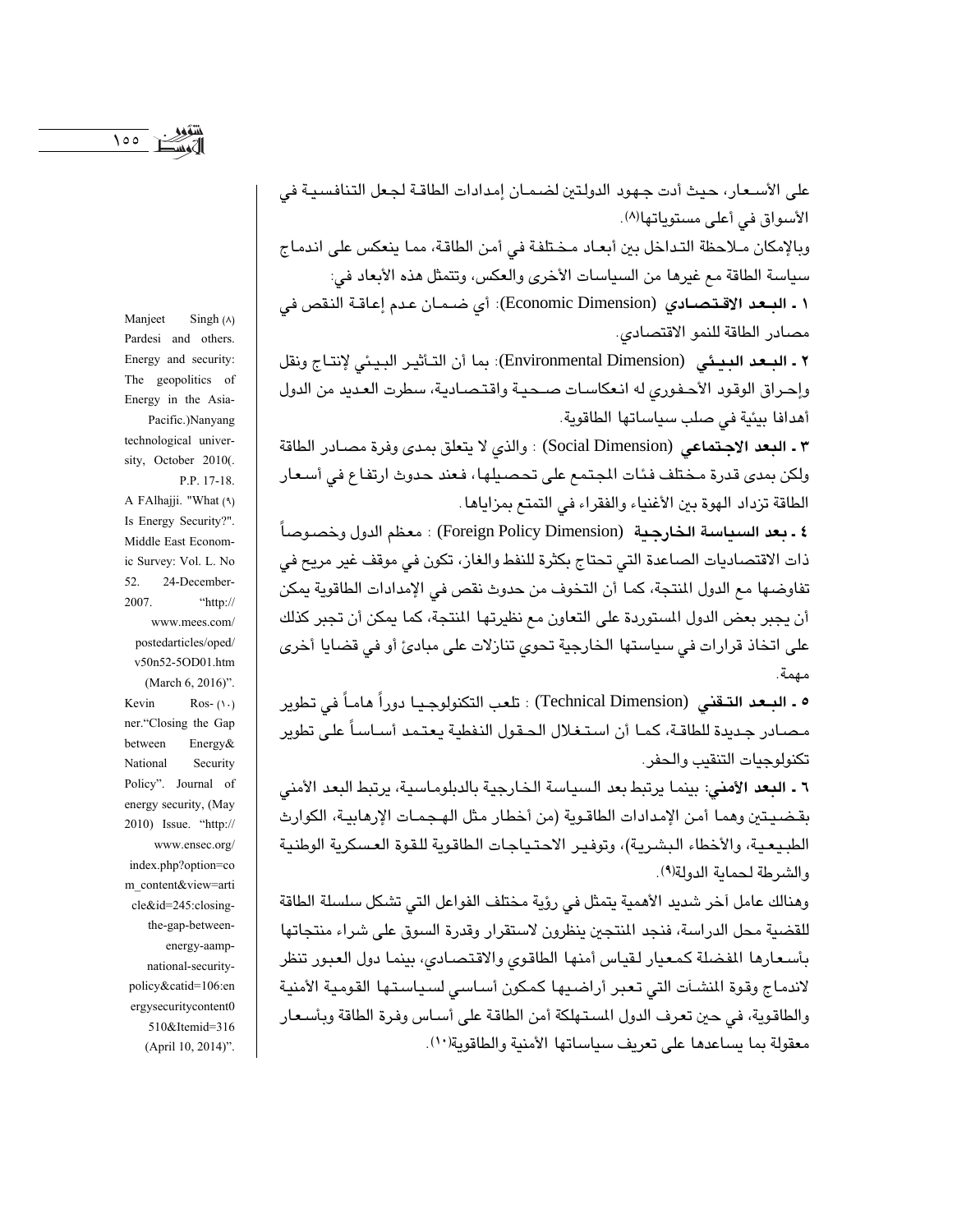أمن الطاقة إذن يعني أشياء مختلفة لمختلف الدول بحسب موقعها الجغرافي، خصائصها الجيولوجية، علاقاتها الدولية، نظامها السياسي، ومميزاتها الاقتصادية. فبينما يريد المستوردون للطاقة أمن الإمدادات مع أسعار منخفضة، يبحث المصدرون عن أمن الطلب ـ أي ضمان شراء منتجاتهم بأسعار جيدة ومعقولة على الدى الطويل ـ بحيث يمكن توقع الميزانيات الوطنية والمداخيل المحتملة بانتظام(١١).

ويخلص "دانيال يرغين" إلى أن الخبرة العملية تشير إلى أن ضمان الدول لأمنها الطاقوى يخضع لعدة مبادئ، وهي:

أولا: مبدأ تنويع مصادر الإمدادات مثلما أشار إلى ذلك "ونستون تشرشل" منذ أكثر من ٩٠ سنة، لأن ذلك التنويع يضـمن وجود مـصـادر بديلة للتـموين بالطاقـة في حـالة حـدوث اضطرابات في منطقة إنتاج معينة.

ثانيا: مبدأ سرعة التعافي (Resilience) بوجود هامش أمان (Security margin) في نظام الإمداد بالطاقة، يعمل بمثـابة عـازل أو واق ضـد الصـدمـات، ويسـهل الـعـودة إلى الوضع الطبيعي بعد المعاناة من حالة انقطاع واضطراب في الإمدادات.

٢ ـ مبـاديَّ وأهداف الإستراتيجية الصينية لأمن الطاقة: دخلت الصين منذ سنة ١٩٩٢ نادي الدول المستوردة للنفط بعدما لم يعد إنتاجها المحلي يكفي لسد احتياجاتها المتنامية، فهي ذات إنتاج ومخزون محدودين من النفط في مقابل غناها بالاحتياطيات الفحمية، إذ تشير التقديرات إلى امتلاكها لاحتياطيات نفطية مؤكدة تبلغ ٢,٢١ مليار طن، في حين أن الكمية القابلة للاستخراج لا تتعدى ٩,٦ مليار طن، إضافة إلى أن نصف الكمية (٢, ٥ مليار طن) قد تم استخراجها بالفعل، في حين أن النسبة المتبقية والمقدرة بـ ٢ , ٤٥ مليار طن تشكل نسبـة لا تتجـاوز ٢٪ من الاحـتيـاطي النفطي الـعـالمي، وذلك فـي وقت يمثل فيـه سكان الصين ٢٢٪ من إجمالي سكان العالم(١٢).

ويجمع الخبراء على أن الإنتاج أوالعرض الصيني من النفط سيستمر بالتهاوي أمام زيادة الطلب، فالتوقعات المستقبلية بشأن تطور الإنتاج الصيني من النفط بحلول عام ٢٠٢٠، وبحسب دراسات لمؤسسات وشركات ومعاهد متخصصة صينية وأجنبية تتراوح بين ٣ و٤ مليـون برمـيل يومـيــاً، وقـد ذهب مـدير قـسـم التـخطيط في الشـركـة الوطنيـة النفطيـة الصينية (CNPC) في حديث له سنة ٢٠٠٦، إلى القول بأن الإنتاج الصيني من النفط المقدر بـ ٦,٣ مليون برميل يوميا سنة ٢٠٠٥، مرشح للارتفاع ما بين ٢٠٠٦ و٢٠٢٠ إلى ٤ ملايين برميل يوميا فقط، على أن يبدأ الإنتاج بالتناقص بداية من عام ٢٠٢١٢١١.

فـقد ترافق تزايد نصـيب الصـين في نمو الناتج الـضام العـالمي مـع تزايد فـي نصـيـبـهـا في الطلب العـالمي على الطاقــة، فـمـا بين ١٩٨٠ـ ١٩٩٠ ســاهمت الصــين بـ ١٥٪ في نموالـطلب العالمي على الطاقة، وفي غضون العشرية الموالية ارتفعت تلك النسبة إلى ٢٣٪، وابتداء من

Gal Luft and  $(1)$ Anne Korin (Eds), Energy Security Challengesfor the 21st Century: a reference handbook.(California: Greenwood publishing group, 2009). p. p. 6, 7. (١٢) خديجة عرفة، "الصين وأمن الطاقسسة.. رؤية مستقبلية السياسة الدولية، عدد ١٦٤، (أفريل ٢٠٠٦). ص  $\cdot$ ۰٦ Erica S. Downs. (١٣) Energy security series: China. (The **Brookings** Foreign Policy Studies. Brookings institution. December 2006). P.  $11.$ 

 $\sqrt{2}$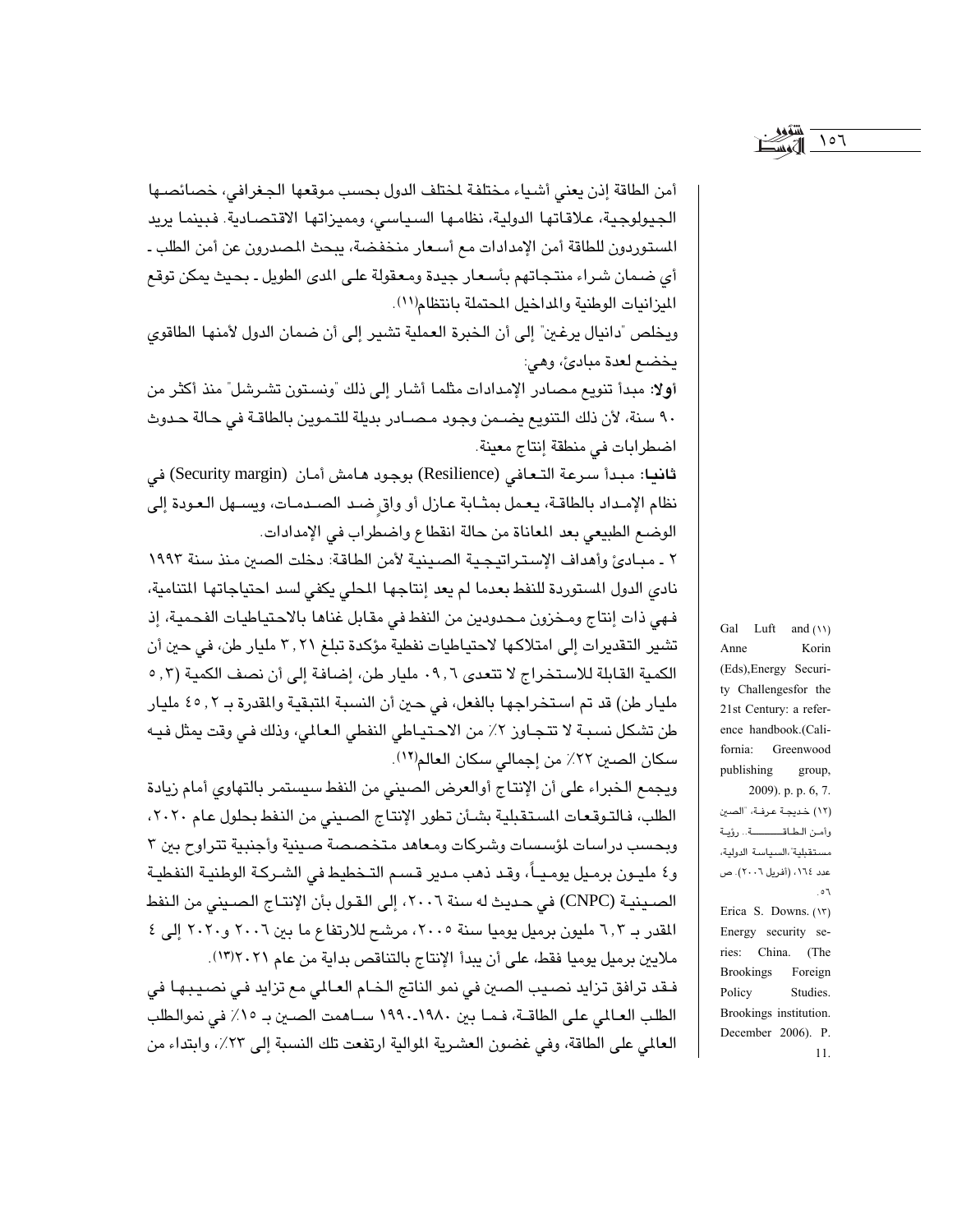العشـرية الأخـيـرة للقـرن العشـرين ١٩٩١.٢٠٠١ أصـبـحت الصـين القطب الرئيسـي في نموالطلب العالمي على الطاقة متفوقة على الولايات المتحدة الأميركية، بإسهامها بـ ٥٢٪ من نموالطلب العالمي على الطاقة ما بين ٢٠٠١. ٢٠٠٤.

وشـهد العام ٢٠١٠ حدثاً هامـاً على مستوى الاقتصـاد العالم، تمثل في احتـلال الصـين للمرتبة الأولى عالمياً من حيث مساهمتها في الصادرات العالية متجاوزة ألمانيا، وأصبحت ثاني أكبر اقتصاد في العالم بعد الولايات المتحدة الأميركية ومتجاوزة اليابان لأول مرة، وذلك بفضل تحقيقها لمؤشرات اقتصادية مميزة، حيث سجل الناتج الداخلي الخام نموا بـ ٠, ١٠٪ بفضل ناتج قدر بـ ٩, ٥٤ م تريليون دولار(١٥).

واحتلال الصين لهذه المرتبة يترتب عنه بالضرورة تزايداً في استهلاكها الطاقوى، وهذا ما جعل مسـألة أمن الطاقة تقفز إلى مـصـاف القضـايا ذات الأولوية فـي أهداف وسـيـاسـات القيادة الصينية، كما أصبح مفهوم أمن الطاقة كثير التداول رغم أنه يفتقر لتعريف محدد له في الصين، وأي مـحـاولـة لتـحـديد المفــهـوم الـصــيني لأمن الطاقــة ومن ثـم وضـع الإستراتيجية اللازمة لضمانه، هو مسألة معقدة تتداخل فيها عدة عوامل، وتحدد "صبرينة هووال" (Sabrina Howell) خمسة متغيرات رئيسية مؤثرة في هذا الصدد، وهي<sup>(١٦)</sup>:

أولاً: وقوع الصين بعيداً عن مزوّديها بالنفط.. بينما ترتبط الصين بناقلات النفط العملاقة التي تنقله عبر مسافات طويلة وتناور في مضائق بحرية خطيرة لتوفر ٩٠٪ من نفطها المستور د .

ثانياً: الصين تعاني من افتقارها لهبات جيولوجية، بامتلاكها لما هو أقل من ٢٪ فقط من مجموع الاحتياطيات العالمية للنفط.

ثالثاً: نموالطلب بوتيرة أسرع من العرض الذي أصبح عاجزا عن مجاراته، فالصبن ثاني أكبر مستهلك للطاقة في العالم.

رابعـاً: الـحزب الشيوعي الصـيني الذي يأمل في تحسـين ظروف الـحياة، ويعتقد أن تحقيق هذا الهدف يعد حيوياً لبقاء النظام، ولكن الرفاهية المستهدفة تجلب معها زيادة في الطلب على الطاقة.

فأصبح بالتالي لأمن الطاقة مكانة إستراتيجية فكما يقول الخبير "وولاي": "باتت مسألة أمن الطاقة في صلب الاهتمامات القومية"، مما يعني أن أمن الطاقة الصينية ليس مهما للنموالاقتصادي والاستقرار الاجتماعي فحسب، وإنما له أيضا انعكاسات سياسية ودبلوماسية وعسكرية أيضا(١٧).

وهذا ما يجعل وجهة النظر الصينية تجاه أمن الطاقة غير متصلة بالنمو الاقتصادى واستقرار الأسعار فقط، ولكن أيضا بالقدرة أيضا على شن الحرب في أي وقت يصدر قرار بذلك. وبحسب "لي جونرو" (LiJunro) نائب رئيس مدرسة الحزب الركزي: "الطاقة

Pierre Noel et Mi-(12) chal Meiden. Op. Cit. p.3. China economy  $(1)$ overview. From CIA factbook 2011. January 2011. "http:// www.theodora.com/ wfbcurrent/china/ china\_economy.htm (May 5, 2016)". Gal Luft and (17) Anne Korin (Editors). Op. Cit. p.p. 191,192. (١٧) مجموعة مؤلفين، الصين والهند والولايات المتسحسدة الأمريكية: التنافس على موارد الطاقة،(أبوظبي: مركز الإمارات للدراسات والبحوث الإستراتيجية، أبوظبي، ۲۰۰۸). ص ۶۲۹.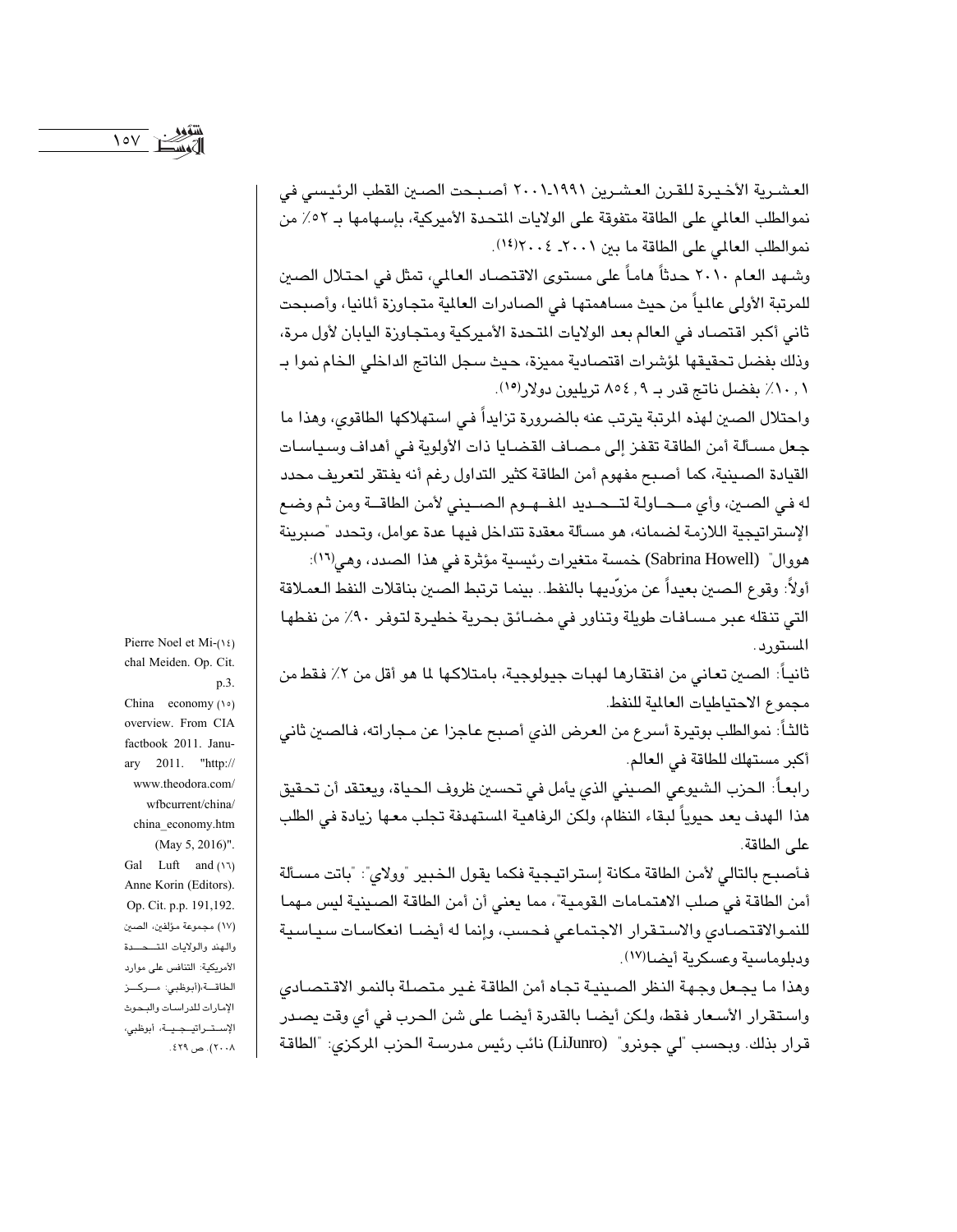عـامل يمكنه أن يؤثر على صـعود الصـين السلمي والاسـتـقرار العـالمي، فـهنالك منافسـة إستراتيجية على إمدادات الطاقة وعلى الصين بالخصوص أن تكون نشيطة في هذا المجال لكونها قادم جديد في هذه المنافسة"(١٨).

ويؤكد "وانغ هايون" (Wang Haiyun) عضـو مـجلس الدولة الصـيني، أن الطاقة كمسـألة تتعاظم أهميتها يمكن أن تستعمل بشكل متزايد "كسلاح إستراتيجي في السعي لتحقيق المصالح الوطنية السياسية والاقتصادية والأمنية"(١٩). وهذه المخاوف دفعت الصين لوضع إستراتيجية لضمان أمنها الطاقوي قائمة على المرتكزات التالية:

أولا: الوفرة (Availability) إن توفـر إمـدادات كـافـيـة من النفط والغـاز يعـتـبـر عنصـرا أساسياً في الإستراتيجية الصينية لأمن الطاقة(٢٠)، وذلك لكون البعد الأول لأمن الطاقة في الصين هو الحصول على إمدادات كافية لحماية الأهداف الرئيسية للقيادة الصينية، ويتضمن ذلك تواصل النموالاقتصادى، منع استقلال تايوان، المضى قدما نحوالبروز كقوة عالمية كبرى، وبقاء الحزب الشيوعي الصيني في السلطة(٢١).

**ثانياً: الموثوقيـة** (Reliability) يركز مبدأ موثوقية الإمدادات على أن تكون الإمدادات الطاقوية أمنة ومضمونة التدفق دون انقطاع، وتمتد الموثوقية هنا إلى كل ما يتعلق بسلسلة إنتـاج وإيصـال الموارد الطاقوية، ومـا يزيد فـي أهميـة مبـدأ موثوقيـة الإمدادات هو كـون الصين دولة تعتمد في توفير أهم احتياجاتها الطاقوية على الاستيراد من الخارج ومن مناطق بعيدة، إذ ترتبط الصين بناقلات النفط العمـلاقة التي تنقله عـبر مسـافـات طويلة وتناور في مضايق بحرية خطيرة لتوفر ٩٠٪ من نفطها المستورد(٢٢).

ثالثـا: الحـصـول علـى إمـدادات بأسـعـار فـي المتنـاول (Affordability) الصـين ليست منشـغلة بإمكانيـة اضطراب أوعدم كفـايـة الإمدادات فـقط، بل بالتـقلبـات الحـاصلة فى الأسعار أيضا، وأحسن مثال حول كيفية تأثير تلك التقلبات على الاقتصاد الصيني هو قرار منظمـة الدول المصـدرة للـنفط (OPEC) في تشـرين الثـاني/نوفـمـبـر ٢٠٠٢ خـفض إنتـاجـهـا، والذي نجم عنه ارتفـاع الأسـعار في الأسـواق العـالمية ومنه حدوث ارتفـاع في أسعار مشتقات النفط خاصة الديزل... وهذا ما وضع الحكومة في وضعية صعبة لأن السلطات الصينية طالما عملت على إبقاء أسعاره في مستويات منخفضة نسبيا من أجل مساعدة الشركات الصناعية(٢٣).

رابعـا: تحسيـن كـفـاءة الـطـاقـة (Efficiency) يركـز هذا البـدأ علـى مـدى القـدرة على توظيف الموارد الطاقوية بالشكل الأمثل لإشباع الحاجات مع تقليل نسبة هدر الطاقة، أو بتعبير اقتصادي تقليل مقدار الطاقة المستعمل لإنتاج وحدة واحدة من النشاط الاقتصادى<sup>(٢٤)</sup>.

وقد كـانت الصـين من الدول الرائدة فـي العـالم الثـالـث في مـجـال كـفـاءة الطاقـة، ولكنهـا

ValérieNi- (14) quet, Energy Challenges in Asia. Note de l'Ifri. Gouvernance Européenneetgéopolitique de l'énergie& Centre Asie.(Octobre 2007). p. p. 5, 6. Ian Cameron For-(19) syth. Op. Cit. p. p. 242,243. Chen Shao- $(7)$ feng.Assessing the impact of China's foreign energy quest on its energy security. EAI Working Paper No. 145. 3 March 2009. p. 4. Erica S. p. 13. (٢١) Sabrina p. 191. (٢٢) Calabrese,  $(\Upsilon\Upsilon)$ John,"Dragon by the Tail: China's Energy Quandary". (Middle East institution. 23 March  $2004$ ). www.sel.isn.ch/ serviceengine/.../ calabrese304.pdf (September 12,  $2014$ ". Energy Efficien- $(Y\xi)$ cy: A Worldwide Review Indicators, Policies, Evaluation. A Report of the World Energy Council in Collaboration with ADEME. (London. July2004). p. 2.

 $\lambda \circ \Lambda$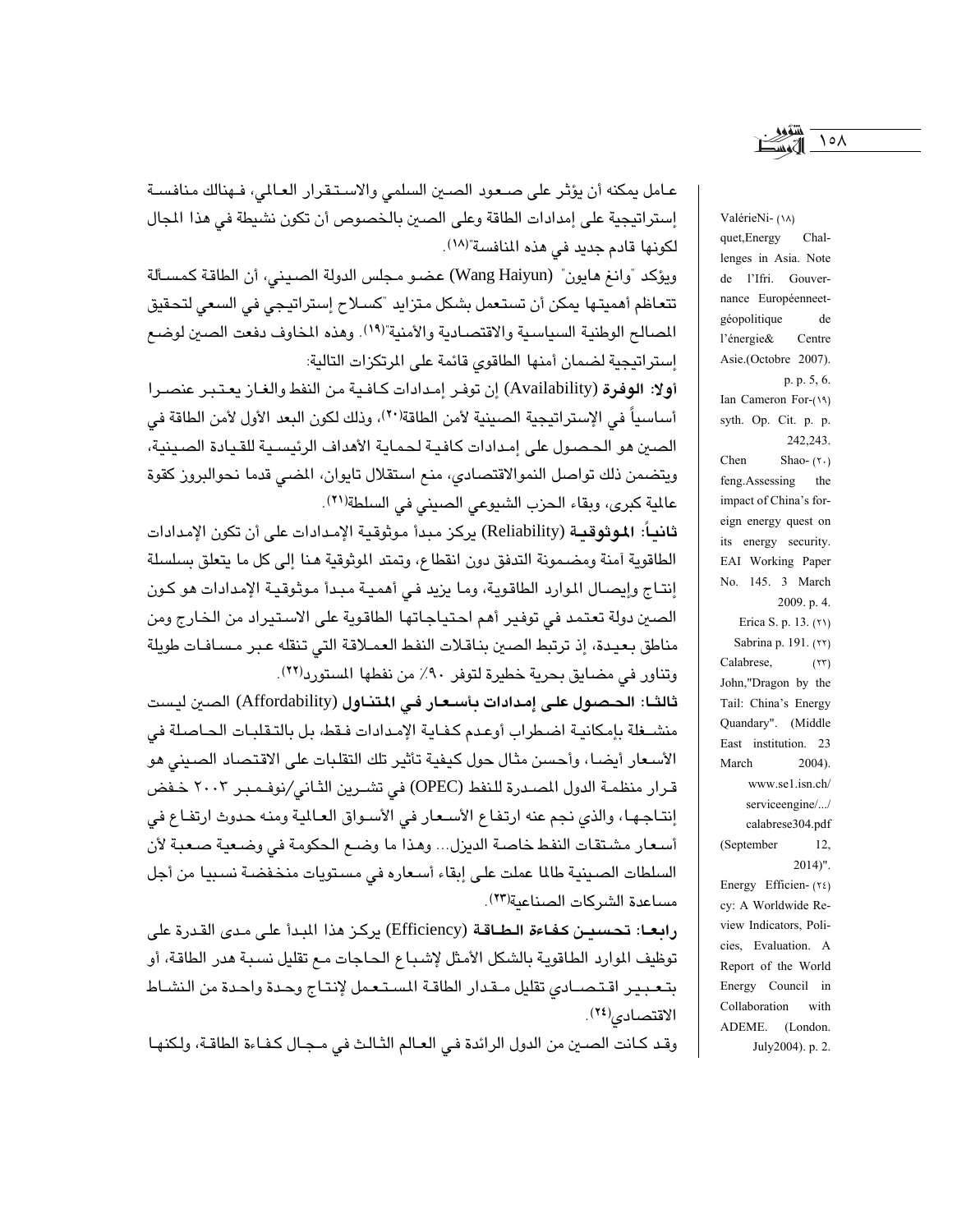تراجعت بشكل كبير مع تزايد وتيرة نموها الاقتصادي، وأصبحت متخلفة في هذا المجال مقارنة بدول أخرى ذات اقتصاديات متقدمة، فكفاءة استعمال الطاقة في الصين لإنتاج وحدة واحدة من الناتج الداخلي الإجمالي أقل بكثير من مثيلاتها في دول أخرى<sup>(٢٥)</sup>.

خامسا: التنويع في مصادر الإمدادات في ظل إستراتيجية "التوجه نحوالخارج": أضحى التنويع مفتاح أمن الطاقة منذ أيام "تشرشل" حين صرح: "السلامة واليقينية في النفط مرتبطة بالتنويع والتنويع فقط"، وبذلك يكون قد وضع المبدأ الأساسي لأمن الطاقة: تنويع الإمدادات، وهذا الأمر مازال ذا مصداقية لكون تنويع الإمدادات واحداً من بين أهم ضمـانات الأمن وهو نقطة البداية لضمـان أمن الطاقة... وتنويـع المزودين بالـطاقة يشـير إلى مجموعة الدول الموفرة لإمدادات النفط والغاز الطبيعي والفحم وغيرها ... وللنفط أهمية خـاصـة وأغلب أدبيـات أمن الطاقـة نجـدها تركـز على واردات النفط وعلى الانقطاعـات المحتملة في الإمدادات النفطية(٢٦).

وعليه توغلت شركاتها في مناطق عديدة من العالم، بما فيها إفريقيا وأميركا اللاتينية وحتى الشمالية مع كندا خصوصاً، ويطلق الصينيون على هذه السياسة الهادفة للتوجه نحو الخارج في توفير احتياجاتهم النفطية عن طريق الاستثمار في مناطق الإنتاج بحد ذاتها، وتوطين شركات النفط الصينية فيها للتنقيب على النفط وضمان تصديره للوطن الأم، باستراتيجية "التوجه نحوالخارج" أو "تجاوز عتبة البلاد" Going-out or going abroad strategy أوالاستثمار وراء البحار (Overseas investment)، وتعرف في اللغة الصينية باسم "زوتشـوكيـو" (Zou Chu Qu). وتعتمد جميعها على دبلوماسـية نشيطة في جميع أرجاء العالم التي يمكن أن تكون مصدرا لتوفير الموارد الطاقوية اللازمة، في إطار "دبلوماسية الطاقة".

٢ ـ موقع المنطقة العربية في خريطة الطاقة العالمية: تظهر الإحصائيات استمرار تركز أكبر المخزونات النفطية في المنطقة العربية سواء في شطرها الآسيوي أو الإفريقي. فبحسب دراسة لوكالة الإعلام الأميركية للطاقة . U.S. Energy Information Administration ولجلة النفط والغاز (Oil & Gas journal) توجد خمس دول عربية ضمن قائمة الدول العشرة الأولى في العالم من حيث حجم الاحتياطيات النفطية المؤكدة خلال شهر كانون الثاني/يناير ٢٠١٥، وهي السعودية والعراق والكويت والإمارات وليبيا، كما يوضح ذلك الجدول التالي:

Xuecheng  $(50)$ Liu.China's Energy Security and Its Grand Strategy. (The Stanley foundation policy analysis briefs, September 2006).p. 6. Kevin D. p. p. (٢٦) 127, 128.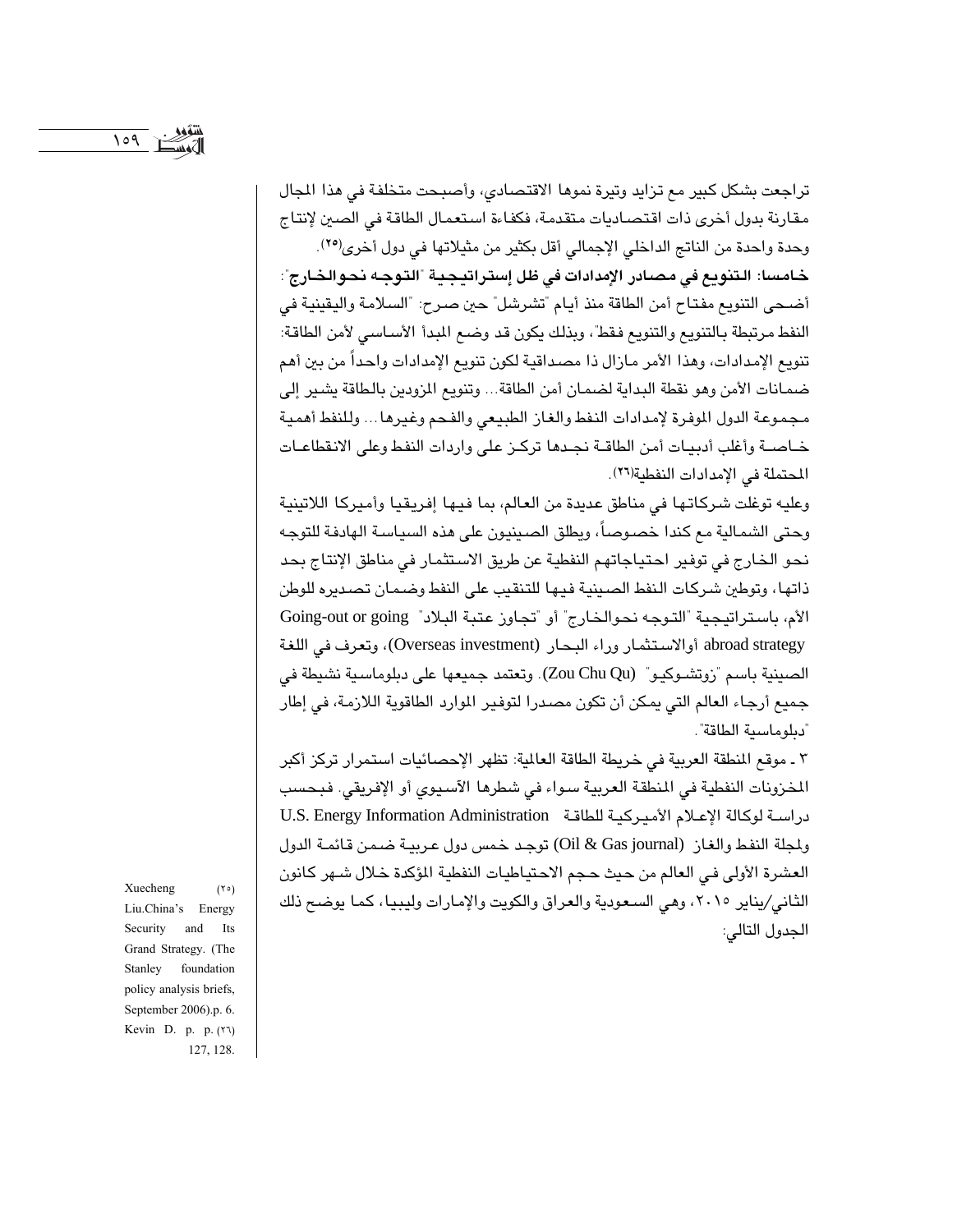$17.$ 

| الاحتياطيات (مليار برميل)           | الدولة   |
|-------------------------------------|----------|
| $Y9\Lambda, \Sigma$                 | فنزويلا  |
| ۸. ۲٦٥                              | السعودية |
| VY, Y                               | كندا     |
| $\sqrt{2}$                          | إيران    |
| 122, 7                              | العراق   |
| $\backslash \cdot \backslash \cdot$ | الكويت   |
| 9V, A                               | الإمارات |
| $\Lambda$ ., .                      | روسيا    |
| $\S$ $\wedge$ , $\vee$              | ليبيا    |
| $\mathsf{rv},\mathsf{v}$            | نيجيريا  |

حدول رقم (١): الدول العشرة الأعلى من حدث المخزونات النفطية المؤكدة (كانون الثاني/يناير ٢١٥)

Source:«United Arab Emirates International energy data and analysis», (Washington:U.S. Energy Information Administration, May 18, 2015). P.P. 3,4. Availabla in: https:// www.eia.gov/beta/international/analysis includes/countries long/United Arab Emirates/ وتمكنت الدول الـعربية عمومـاً من أن تضـاعف حـجم احـتيـاطاتها النفطية لتـرتفـع بهـا من ۴۰۲ . ٤ ملیـار برمیل سنة ۱۹۸۰ إلى ٦٦ .٦٨٣ مليـار برميل سنة ٢٠١٠ أي زيادة بمقدار ٣٦,٣٣٠ مليار برميل، لتشكل ٥٧, ٥٧٪ من إجمالي الاحتياطي العالمي(٢٧).

وتحتل الملكة العربية السعودية الصدارة عربياً وعالياً، بامتلاكها ١٦٪ من الاحتياطيات النفطية العالية، والأولى من حيث القدرة الإنتاجية للنفط الخام، والأولى من حيث تصدير سوائل البترول في العالم وجاءت الثانية من حيث إنتاج هذه المواد بعد الولايات المتحدة سنة ٢٠١٣ وفي ذات السنة كانت الثانية من حيث إنتاج النفط الخام بعد روسيا، وتمثل مداخيل النفط أكثر من ٨٥٪ من مجموع مداخيل البلاد، وإلى جانب قدراتها النفطية فهي تطور وتوسع تكريرها للبترول، وإنتـاجـهـا للغـاز الطبيـعى والصناعـات البـتـروكـيمـائيـة والكهربائية، وتعد شركة "أرامكو" النفطية السعودية الأكبر عالميا، وبلغت المخزونات النفطية السعودية في كانون الثاني/يناير ٢٠١٤ بحسب "مجلة النفط والغاز" ٢٦٦ مليار برميل إضافة إلى ٢, ٥ مليار برميل في المنطقة الطبيعية الشتركة مع الكويت، وتنتج ما معدله ٦,١١ مليون برميل يوميا، منها ٦,٩ مليون برميل من النفط الخام و٢ مليون برميل من منتجات أخرى(٢٨). (٢٧) بلقلة إبراهيم، "مكانة الدول العربية ضمن خارطة سوق النفط العالمية: الحاضر، المستقبل والتحديات الأكساديميسة لدراسسات الاجتماعية والإنسانية، رقم ۰۱۰ (جوان ۲۰۱۳). ص ٦۹. Country Analy-' (٢٨) sis Brief: Saudi Arabia", (U.S. Energy Information Administration, September 10, 2014), P. P. 1-3. Available in: «htt://www.eia.gov/ beta/international/ analysis\_includes/ countries\_long/ Saudi\_Arabia/ saudi\_arabia.pdf (March 22, 2016)».

أما الإمارات العربية المتحدة فـهي صـاحبـة سـابـع مـخزون من النفط في العـالم (أنظر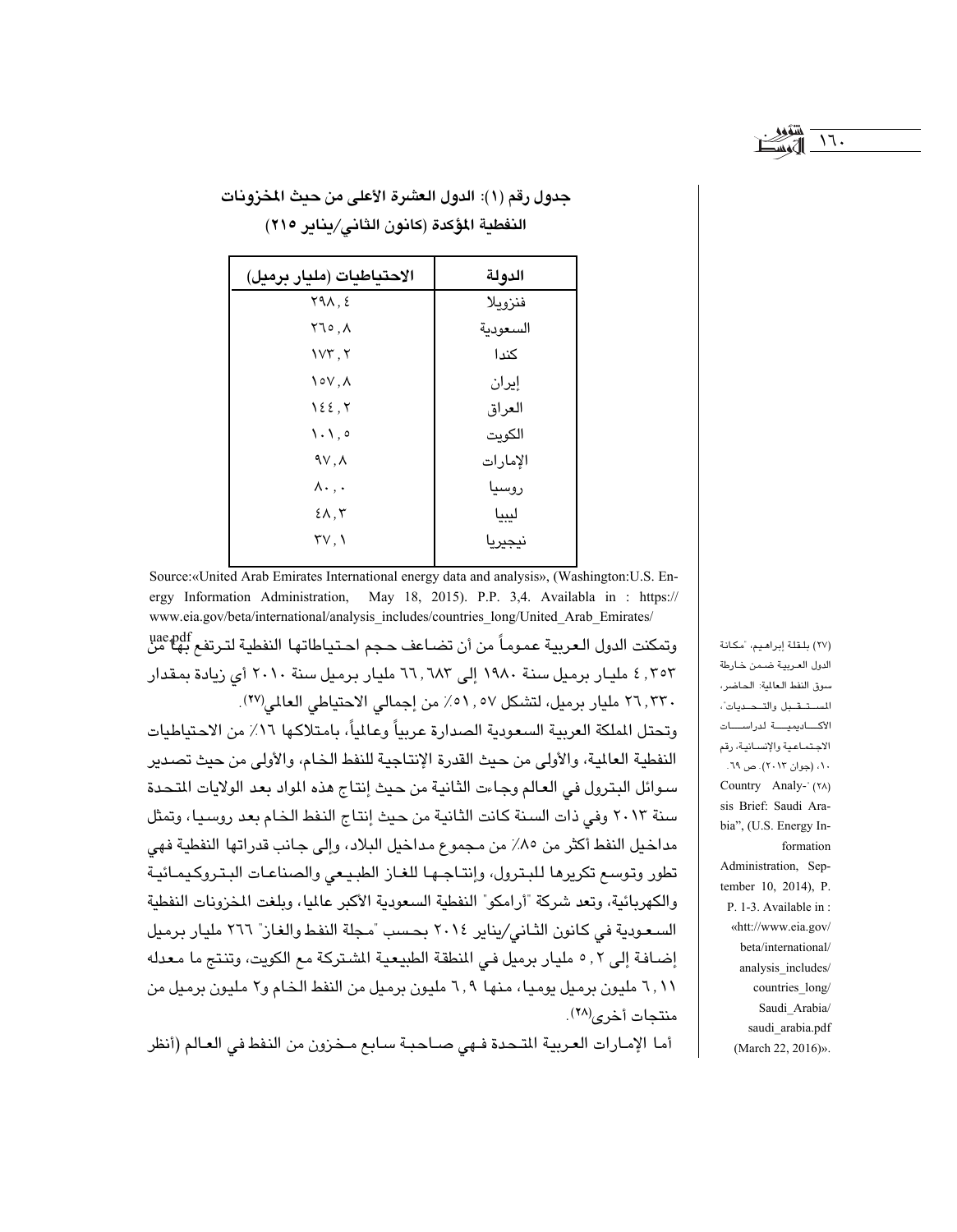الجدول رقم ١)، وأنتـجت الإمـارات ٣, ٥ مليـون برمـيل من البـتـرول وسـوائل أخـرى سنة ٢٠١٤، منها ٧,٢ مليون برميل من النفط الخام والبقية من الغاز والمواد المكررة وغيرها، مما وضـعـها في المرتبـة الثانيـة ضـمن دول منظمـة الأوبك من حيث إنتـاج البتـرول بعـد السعودية في نفس السنة والرابعة في المنظمة من حيث إنتاج النفط الخام بعد كل من السعودية والعراق وإيران(٢٩).

وتحتل دول عربية أخرى مكانة هامة في سوق الطاقة العالمي، خصوصاً تلك المضوية تحت لواء منظمـة الأوبك مثل الجزائر وليبيـا والعـراق والكويت وقطر، وينطبق الأمـر ولو بدرجة أقل على دول عربية أخرى خارج الأوبك مثل مصر والسودان وسلطنة عمان، والجدول الموالي يوضح حجم المخزونات المؤكدة من النفط والغاز في الدول المذكورة أعلاه سنة ٢٠١٣ وفقا للتقرير الصادر عن منظمة الأوبك في كانون الثاني/يناير ٢٠١٥.

> جدول رقم (٢): الاحتياطيات المؤكدة من النفط والغاز في عدد من الدول العربية ٢٠١٣

| الاحتياطيات المؤكدة من الغاز<br>الطبيعي (مليار مترمكعب) | الاحتياطيات (مليار برميل)                            | الدولة     |
|---------------------------------------------------------|------------------------------------------------------|------------|
| $\S$ , $\circ$ . $\S$                                   | $\mathcal{N}, \mathcal{N}$ .                         | الجزائر    |
| <b>٢,١٥٨</b>                                            | 122,711                                              | العراق     |
| $\eta, o, \eta$                                         | $2\lambda,777$                                       | ليبيا      |
| $\lambda, \forall \lambda \xi$                          | $\langle \cdot, \cdot \rangle$ , $\circ \cdot \cdot$ | الكويت     |
| $Y\S$ , $J\Lambda$                                      | Y0, Y55                                              | قطر        |
| $Y, \lambda \circ$                                      | $\xi$ , $\xi$                                        | مصر        |
|                                                         | $\circ$ ,                                            | السودان    |
| 90.                                                     | 0,0                                                  | سلطنة عمان |
|                                                         | Y, 0                                                 | سوريا      |

Source: "Opec annual statistical Bulletin », (Vienna: Organization of the Petroleum Exporting Countries, 2014). P.P. 22, 23.

ولا يتـوقف تميـز المنطقــة العـرييــة على وفـرة المخـزونات النفطيــة فـقط، بل يتـعـداهـا إلى خصائص أخرى تميز النفط العربي وأهمها:

ـ انخـفـاض تكاليف إنتـاجـه مـقـارنة بمناطق أخـرى فى الـعـالم، ويتـصف نفط الكويت والسعودية بأنه الأرخص تكلفة في العالم، وذلك بفضل قرب معظم مكامن النفط العربية من سطح الأرض.

«United Arab  $(1, 9)$ Emirates International energy data and analysis ».Op.cit. P.  $\overline{4}$ . (٣٠) بلقلة إبراهيم، مرجع سابق. ص ۷۰.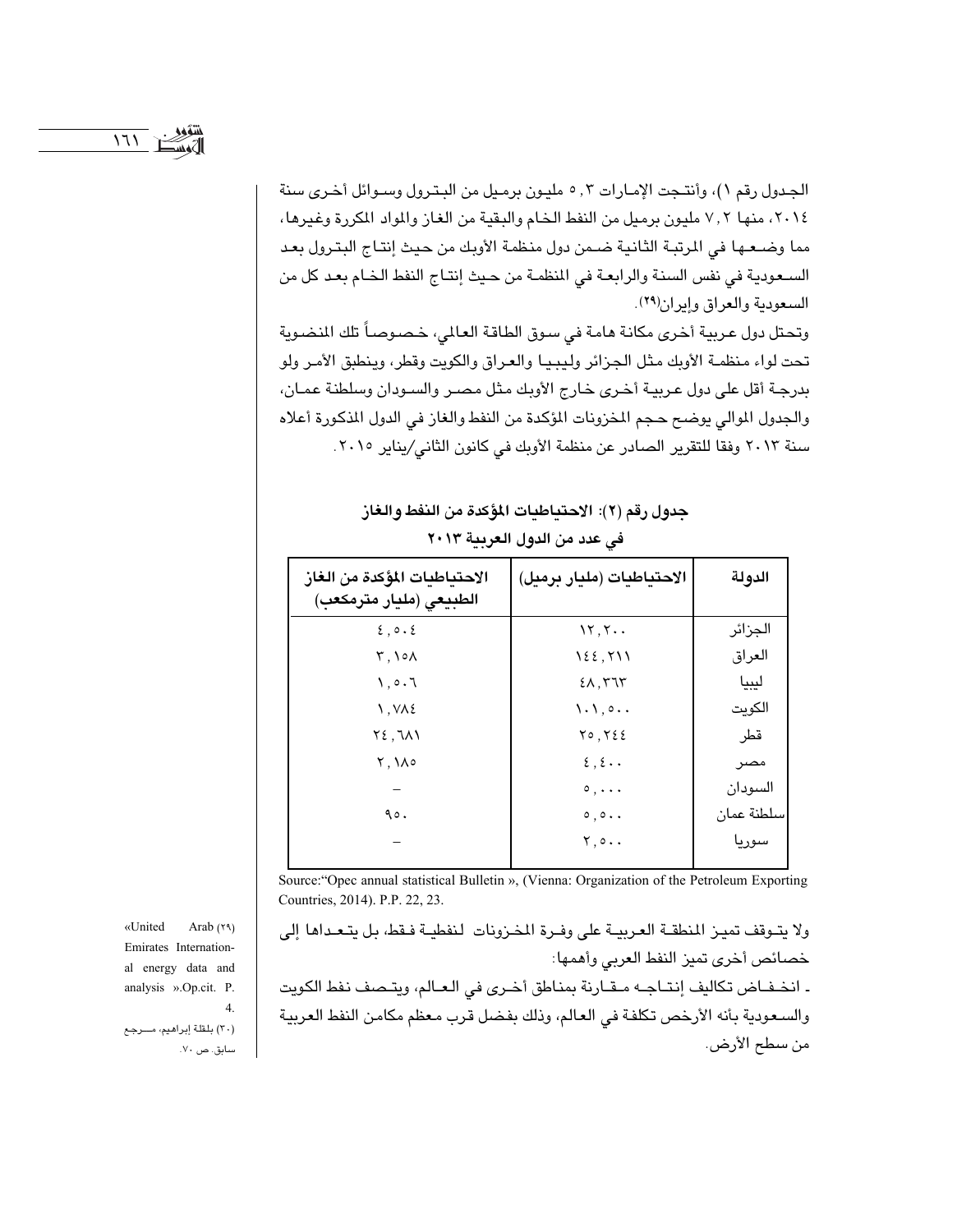ـ غزارة إنتاجية الآبار النفطية مما يزيد من معدل تدفق البترول من الآبار الإنتاجية. ـ الموقع الاستراتيجي للمنطقة العربية وخاصة منطقة الخليج العربي التي تتوسط مراكز استهلاك كبرى، مما يجعل تكاليف النقل للمستهلكين في أسيا وأستراليا وجنوب أوروبا وشمالها أقل تكلفة.

ـ جودة النفط العربي وانخـفـاض نسب الكبـريت فيه، والتي تـعد من أسـوأ الشـوائب التي تؤثر سلباً على تحديد سعره والإقبال عليه في السوق العالمي.

ـ ضخامة الاحتياطيات النفطية العربية (مثلما تم الإشارة إليه أعلاه).

٤ـ النفط العربي وأمن الصين الطاقوي.. المحفزات والمعيقات: إن العوامل المذكورة ساهمت في زيادة الاهتمام الصيني بالمنطقة العربية وثروتها النفطية لإشباع نهم المارد الصيني للطاقة، فالصين الآن تحتل المرتبة الأولى في هذا المجال منذ نيسان/ابريل ٢٠١٥ متجاوزة بذلك الولايات المتحدة الأميركية، فقد بلغت الواردات الصينية ٤,٧ مليون برميل يومياً متجاوزة الولايات المتحدة بـ ٢٠٠,٠٠٠ برميل، وكانت الصين قد تجاوزت الولايات المتحدة سنة ٢٠١٠ من حيث حجم الاستهلاك الطاقوى(٣١).

تشكل المنطقة العربية موطناً لفرص طاقوية مغرية جداً بالنسبة للصين، وليس هناك ما هو أدل على أهمية العلاقات الطاقوية العربية الصينية ودورها في تعزيز التقارب بينهما مما جاء في الوثيقة الرسمية للحكومة الصينية الصادرة في كانون الثاني/يناير ٢٠١٦، والمعنونة بـ "وثيقة سياسة الصين تجاه الدول العربية"، إذ تقول الوثيقة: ".. هذا وصـارت الدول العربية أكبر مورّد للنفط الخام للصين، وسابع أكبر شريك تجارى لها، وتجاوبت إيجاباً مع البادرات الصينية التي تدعو إلى تشارك الجانبين في بناء الحزام الاقتصادي لطريق الحرير وطريق الحرير البحري للقرن الـ ٢١، وتشكيل معادلة التعاون ١+٢+٣ والمتمثلة في مجال الطاقة كمحور أساسي ومجالي البنية التحتية وتسهيل التجارة والاستثمار كجناحين وثلاث مجالات ذات تقنية متقدمة وحديثة "(٣٢).

وها هي ذي منطقة الشرق الأوسط ما تزال تعتبر مركزاً حيوياً للتبادل التجاري الصيني الذي تمثل فيه الطاقة النسبة الأكبر، فقد ارتفع حجم التجارة البينية بين الصين والدول العربية من ٧,٣٦ مليار دولار في عام ٢٠٠٤ إلى نحو ٢,٢٥١ مليار دولار في عام ٢٠١٤، أي بزيادة ٩ أضعاف خلال العقد الماضي، وبزيادة ٢,٥ ٪ على أساس سنوي، ويشكل نفط الشرق الأوسط أكثر من نصف واردات الصين من الخام، الأمر الذي يرفع من أهمية المنطقة في تأمين مصـادر الطاقة للصـين، مـا جـعل الصـين ثاني أكبر شـريك تجـاري وأهـم سوق لتصدير النفط الخام بالنسبة للدول العربية(٣٣).

وتذهب النسبة الأكبر من إنتاج النفط الخام لاثنتين من أكبر البلدان العربية المنتجة وهما السعودية والإمارات نحو قارة أسيا بنسبة ٦٨٪ و٩٦٪ على التوالي، ونسبة كبيرة من تلك Kevin Mcepad- (٣١) den, "China Has Become the World's Biggest Crude Oil Importer for the First Time", Time site, , Available in: "http://time.com/ 3853451/china-crudeoil-top-importer (May  $11, 2015$ ". (٣٢) وثيقة سياسة الصين تجاه الدول العربية"، نقلا عن الموقع الرسسمي للحكومة الصينية (٢٠١٦). في: www.fmprc.gov.cn/ web/zyxw/ W020160115345078 033294.pdf (April 2,  $2016)$ ». (٣٣) وانغ تينغ يي، "المسافة بين الصيبن والشرق الأوسط لم تعد بعيدة"، شبكة الصين الاخبارية بالعربية، (٢٠١٦)، http:// arabic.china.org.cn/ china/archive/ lianghui2016/2016- $02/29/$ content\_37800154.ht m (April 2, 2016)».

 $177$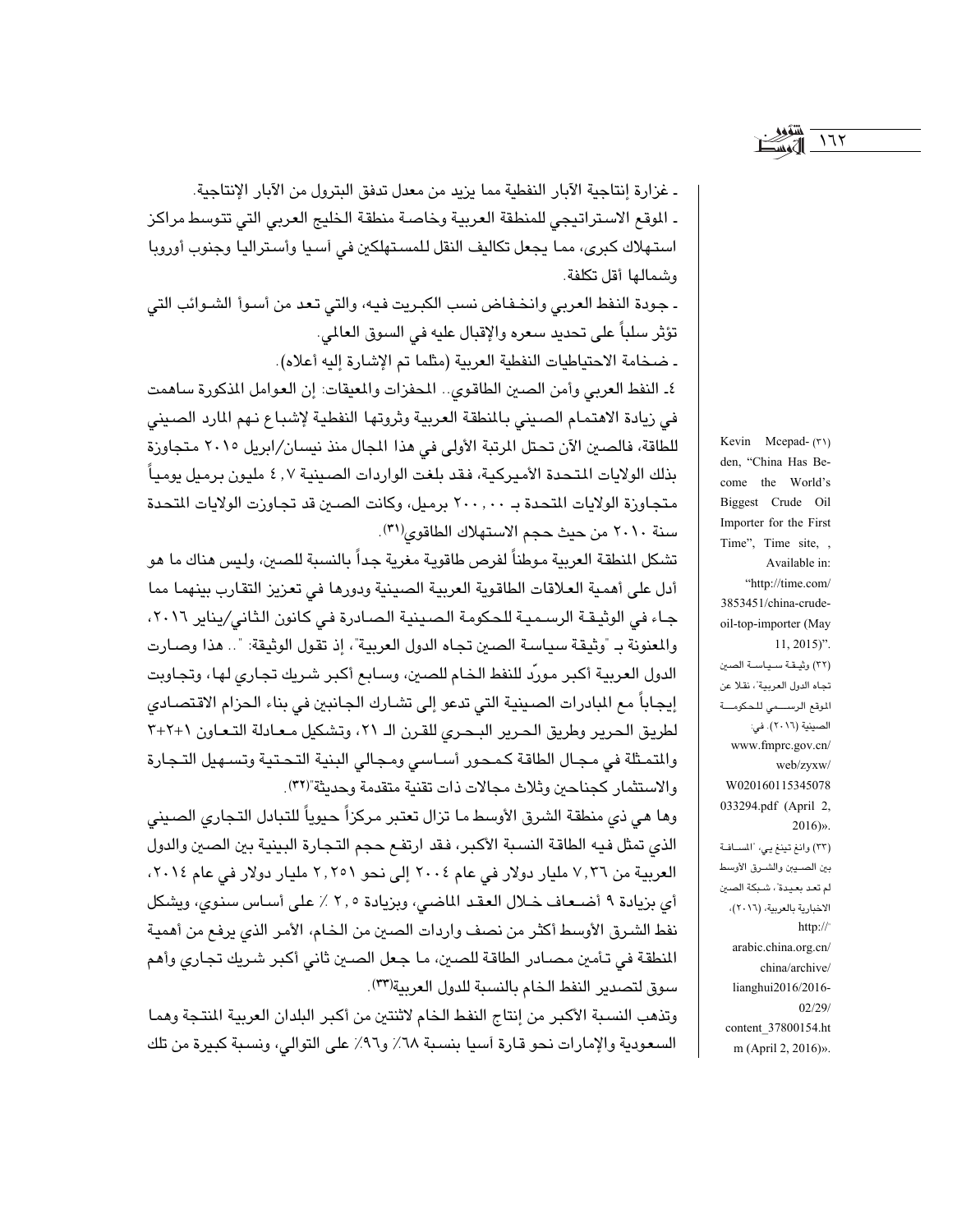الصـادرات تذهب نحـو تغطيـة الطلب الصـينـى المتـزايد، فـفـى سنة ٢٠١٣ احـتلت الصين المرتبة الثالثة ضمن أكثر الدول استيرادا للنفط السعودي الخام بعد كل من الولايات المتحدة واليابان بكمية قدرها ١,١ مليون برميل يوميا(٣٤).

وتقع المنطقة العربية ضـمن نطاق أهم ما يسمـى بمناطق إنتـاج الطاقـة الثـلاثة بالنسبـة للصـين، وهـي:

أولاً: منطقة الشـرق الأوسط وشمال إفـريقيا: التي تتمتع بـأغنى الموارد النفطية والـغازية فـي العالم الراهن، بحيث يقدر الاحتياطي النفطي المؤكد فيها بـ ١١٠ مليار طن ، أي نسبة ٧٠٪ من إجمالي الاحتياطي العالمي، إضافة إلى مزايا زهد تكلفة الاستخراج وتفوق الظروف الجيولوجية فيها .

> ثانياً: منطقة اسيا الوسطى وروسيا وفيرة الموارد النفطية والغازية. ثالثاً: منطقة أميركا اللاتينية والبحر الكاريبي.

ويبرز في الخطاب الصيني حول أمن الطاقة وفي مختلف الدراسات مصطلح "المناطق الواسعة للإمداد النفطي والغازي"، والمقصود بها الشرق الأوسط وشمال إفريقيا في المقام الأول ثم محيط بحر قزوين<sup>(٣٥</sup>).

وفي إطار إستراتيجيتها المعروفة بإستراتيجية التوجه نحوالخارج والاستثمار ما وراء البحار، دعمت الصين توجه شركاتها الوطنية النفطية للاستثمار في المنطقة العربية، حيث وقعت مثلاً شركة الصين الوطنية للبترول اتفاقيات مع حكومة السودان للتنقيب واستغلال البترول السوداني، وذلك بدءاً من عام ٢٠٠٠، وتصل الاستثمارات الصينية في مـجال استخراج البترول من السودان إلى نحو ١٥ مليار دولار، مع إشرافها على إنتاج وتصدير ما يزيد على ٢٤٣ ألف برميل بترول يومياً، وهو مـا يشكل ٤٨٪ من إجـمـالي الـصـادرات النفطية السودانية(٣٦). وتعد الصين حاليا المستثمر الأكبر في قطاع الطاقة الناشئ في السودان، وهذه الأخيرة تمثل المصدر الأكبر لإنتاج شركات النفط الوطنية الصينية من النفط، وتشكل واحدة من الدول العشرة الأولى الموردة للمحروقات إلى الصين بما مقداره ١٣٣ ألف برميل يوميا سنة ٢٠١٠/٣٧).

ورغم تأثر الاستثمارات الصينية، التي كادت تحتكر العمل في مجال النفط بعد انفصال جنوب السودان، ما تزال الصين تسيطر في مجال البترول وتملك ٤٠٪ من امتياز شركة "قريتر نايل للبترول" و٨٠٠٪ من "بتروإنيرجي" بما يعادل ٩٠٪ من نفط السودان، بجانب شـراكتـها في مـصـفـاة الـجـيلي شـمـال الـخـرطوم وخط نقل البـترول من "عدارييل" غـرب السودان إلى ميناء بور تسودان شرق، مستفيدة من زيارة الرئيس السوداني لبكين في أيلول/سبتمبر ٢٠١٥ حيث تم الاتفاق على دخول الصين في مشاريع جديدة لاستكشاف النفط والغاز، وتوسيع عملياتها النفطية بثلاث ولايات سودانية(٣٨).

"Country Analy- (٣٤) sis Brief: Saudi Arabia". Op. Cit. P. 8. (٢٥) تشــانغ تزي كــوين، قضية الأمن النفطي في ظل الخارطة الجديدة الجيوغرافية النفط العـالمية مع التـفكيـر الاستراتيجي بمسألة الأمن البـترولى الصـينى". المركـز العربي للمعلومات، (٢٠٠٤). https://. groups.google.com/ forum/#!msgfayad61/ acCfVEyY1ww/ LPKVbeY2zFkJ (April 2, 2016)" ". (٢٦) رضا محمد هلال، العلاقات الصينية بالدول النامية.. المنطلقات والأبعاد". السياسة الدولية، عدد ١٧٢، (يوليو ۲۰۰۸). ص ١٣٤. Dan Blumenthal. (٣٧) "Concerns with Respect to China's Energy Policy".(2008). P. 423. Available in: "http://www.aei.org/ files/2003/08/26/ 20080723 ChinaEner gyStrat.pdf (April 2,  $2016$ ". (٣٨) الصين تعزز شراكتها مع السودان بقطاع النفط"، نقلا عن موقع الجزيرة نت،  $.(\tau \cdot \Delta \circ)$ http:// www.aljazeera.net/ news/ebusiness/2015/

 $9/9/$ 

 $(March \t31)$ 

 $2016$ )».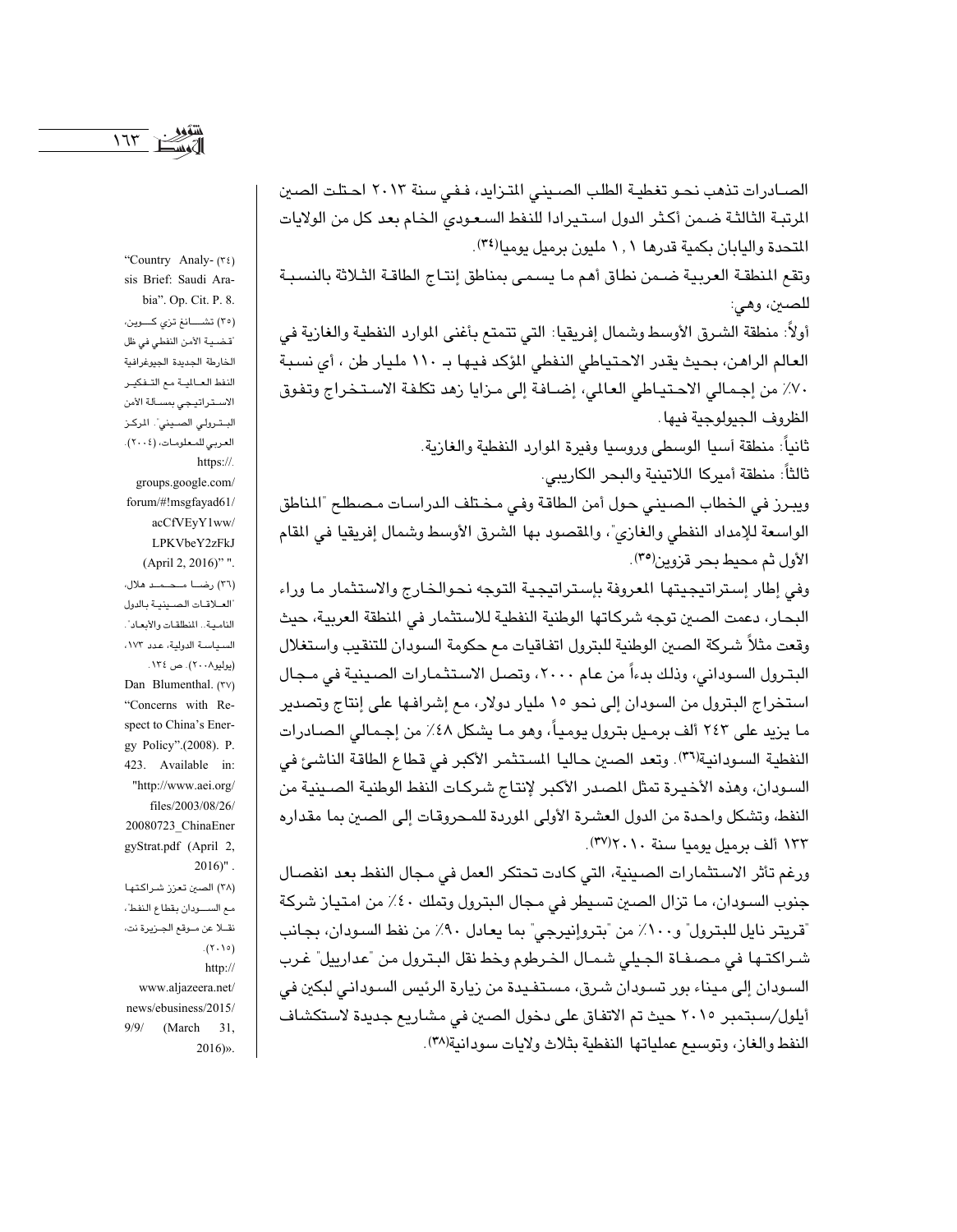ووقعت دولة الكويت والشركة الصينية للبتروكيماويات على اتفاقيات استثمارية لفترة خمس سنوات، وتشتمل هذه الاتفاقيات على إنشاء مصيفاة للبترول ومصنع للبتروكيماويات وغيرهما من الشروعات بقيمة نحو مليار يوان صينى، وصرح الخبير ّدوان تشـينـغ لين"أن المؤسـسـات الملوكـة للدولة الـصـينيـة، ومن بينهـا الشـركـة الـوطنيـة الصينية للنفط والغاز الطبيعى، والشركة الصينية للبتروكيماويات، والشركة الوطنية الصينية للنفط البحري وغيرها، شاركت في تطوير موارد النفط والغاز الطبيعي في الدول العربية، وبلغت الاستثمارات الصينية في مجال تطوير الموارد في سلطنة عمان والإمارات العربية واليمن والسعودية وغيرها بضع مليارات دولار أميركي(٣٩).

لكن هذه الفرص الواعدة للاستثمار والتعاون بين الجانب العربي ونظيره الصيني، تستوقفه مجموعة من التحديات التي تفرض نفسها على الطرفين، فالصين تواجه حاليا تحديات كبيرة متمثلة في تباطؤ معدل نموالاقتصاد المطي وإعادة هيكلة الصناعة وغيرها من الصعوبات، في حين تشهد دول الشرق الأوسط العديد من الاضطرابات والتحولات وضعف البنية التحتية وتباطؤ النمو وخطر الإرهاب وغيرها من المشاكل، لذلك أطلقت بعض دول المنطقة سياسة "التوجه شرقا" في وقت تبنت فيه الصين مبادرة "الحزام والطريق" والانفتاح على الغرب، الأمر الذي يساعد في توفير إمكانات وفرص هائلة لتعزيز التعاون الثنائي وتحقيق الأهداف المخطط لها(٤٠).

وأصبحت الصين تتخوف من استمرارا اعتمادها على النفط العربي نظرا لما تشهده المنطقة العربية من اضطرابات، على رأسها الإرهاب والتطرف ومخلفات ما سمي بالربيع العربي خاصة على ليبيا، ووقوع الشرق الأوسط في مجال جيوسياسي مضطرب، ووجود قوى دولية عديدة منافسة للصين وذات مصالح طاقوية متناقضة معها فى المنطقة لاسيما الولايات المتحدة الأميركية.

وهذا ما يحتم على الصين التنويع في مصادر إمداداتها على اعتبار أن ما تعانيه من تركز لمواردها يهدد أمنها الطاقوى، القلق من موضوع زيادة تركز مصادر مستوردات الطاقة، فعلى سبيل المثال جاءت نحو٨٠٪ من واردات الصين النفطية من ١٠ دول، وجاءت حوالي ٦٠٪ من هذه الكمية من خمس دول في الشرق الأوسط وإفريقيا (السعودية، أنغولا، إيران، عمان، السودان)، وهي مناطق يحتمل أن تحدث فيها انقطاعات في إمدادات النفط بسبب فقدان الاستقرار السياسي(٤١).

ولهذا التخوف الصيني ما يبرره لأن اعتمادها الكبير على نفط الشرق الأوسط معناه ارتباط أمنها الطاقوى ومسيرة تنميتها الاقتصادية بواحدة من أكثر مناطق العالم توترا، فقد أفاد تقرير صـادر عن وكالة الطاقة الدولية سنة ٢٠٠١، أن الـخمسين سنة الماضـية ـ إلى غاية ٢٠٠١ ـ قد شـهدت أربعة عشـر اضطراباً شـديداً في إمدادات النفط في منطقة

(٣٩) الصين والدول العربية تحولان التحاون في الطاقة من مقايضة النفط بالمنتجات الصينية" إلى الاستثمار المشترك"، نقلا عن وكالة شینخوا، (۲۰۱۱)."//ttp: arabic.people.com.cn/ 31660/7616249.html (April 2, 2016)" (٤٠) تشانغ تزي كوين. مرجع سابق. (٤١) مجموعة مؤلفين، الصين والهند والولايات المتسحسدة الأمريكية: التنافس على موارد الطاقــة، (أبوظبي: مـــركـــز الإمارات للدراسات والبحوث الإستراتيجية، أبوظبي،

 $172$ 

۲۰۰۸). ص ۱٤٥.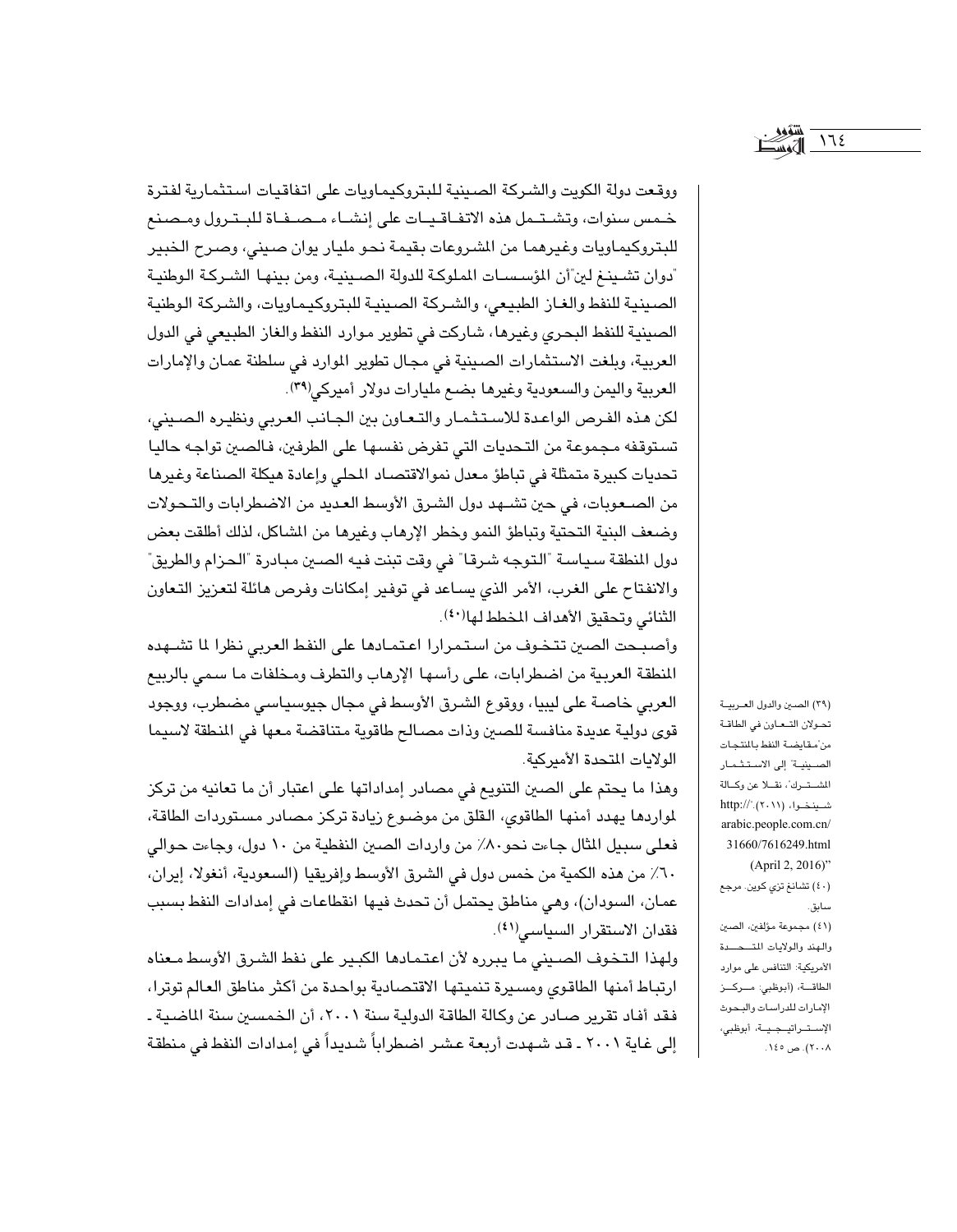الخليج، معظمها مرتبط بالنزاعات السياسية والعسكرية في الشرق الأوسط(٤٢). ولأن الصين تعتمد بشكل أساسي على الشرق الأوسط في توفير احتياجاتها النفطية، فهي تهتم بتأمين ممرات النفط الدولية لاسـيمـا القـادمـة مـن الشـرق الأوسط، وهذا مـا يؤكـده الكتـاب الصيني الأبيض عن الطاقة الصادر عام ٢٠٠٧: ".. وأنه على المجتمع الدولي أن يعمل على حماية استقرار الأوضاع في الدول المنتجة للطاقة والمسؤولة عن نقل الطاقة، وخصوصا الدول المنتجة للطاقة في الشرق الأوسط"(٤٣).

فالاضطرابات التي تجتاح الشرق الأوسط ألقت بظلالها على التعاون الصيني والعربي في الطاقة، واعتبر بعض الخبراء أن تنفيذ مؤسسات الطاقة الصينية إستراتيجية " الخروج ' لا بد لها من التكيف مع التغير الجديد لتخفيض مخاطر الاستثمار في التعاون الخارجي، ويتعين على المؤسسات الصينية أن تعزز توقعاتها في السياسات الجغرافية في منطقة الشرق الأوسط لتجنب مخاطر الاستثمار(٤٤).

دون أن ننسى معضلة تأمين ممرات الإمدادات الطاقوية المارة من دول الخليج وإفريقيا نحو الصين، حيث تهدد الاضطرابات بغلق مضايق حيوية للإمدادات الصينية مثل مضيق هرمز وباب المندب ومضيق ملقا الذي تمر منه قرابة ٩٠٪ من الواردات الصينية، ووضعت الصين مبادىء لمقاربة شاملة لأمنها الطاقوى ولتعاونها الطاقوى مع دول المنطقة قائمة على ما يلي(٤٥):

ـ ضمان الأمن والاستقرار كعامل أساسى لتنمية التعاون التكنولوجي والموارد المتاحة، وعليه تشارك الصين في المنتديات والمبادرات متعددة الأطراف لتحقيق الأمن هناك، مستغلة مكانتها كعضو دائم في مجلس الأمن.

ـ تقديم المساعدة للمؤسسات الطاقوية الصينية للإسـهـام في تطوير قطاع الطاقـة في المنطقة.

ـ تسهيل إجراءات المنافسة العادلة والتعاون الدولي مع جميع الأطراف المعنية لتعزيز قطاع الطاقة في المنطقة.

ـ ضمـان سـلامة طرق وممرات نقل وتصـدير الموارد الطاقوية النفطية والـغازية من وعـبر المنطقة، عن طريق تعاون دولي في محاربة الإرهاب والقرصنة.

### الخاتمة

يشكل البعد الطاقوي عماد العلاقات الاقتصادية الصينية العربية مدعوماً بإرث تاريخى وحضــاري مميــز بين الجــانبين، مما يمكن الطرفين مـن بناء عــلاقـة علـى أســاس الفــوائد والمصالح الشتركة ضمن صيغة رابح، فالصين بحاجة للنفط العربى لتلبية متطلباتها المتزايدة، والدول العربية بحاجة للاستثمارات الصينية ولنقل الخبرات الصينية المراكمة

(٤٢) هوارد جسيلر، ثورة الطاقة: نحو مستقبل مستدام،(أبوظبي: مىركىز الإمارات للدراسات والبحوث الإستراتيجية، ٢٠٠٥).. ص  $.79$ 

(٤٣) حسن أبوطالب، "الصين والشمرق الأوسط بين رمزية السياسة وتكامل الاقتصاد ، السياسة الدولية، رقم ١٧٢، (۲۰۰۸). ص ٤٤٤. (٤٤) "الصين والدول العربية

تحولان التحاون في الطاقة من مقايضة النفط بالمنتجات الصينية" إلى الاستثمار الشترك". مرجع سابق.

Guang Pan,  $(\epsilon \circ)$ «China's Energy Strategy and Primary Role of the Middle East in This Strategy », Journal of Middle Eastern and Islamic Studies, Vol. 2, No. 2, (2008). P. P. 68,

69

 $170$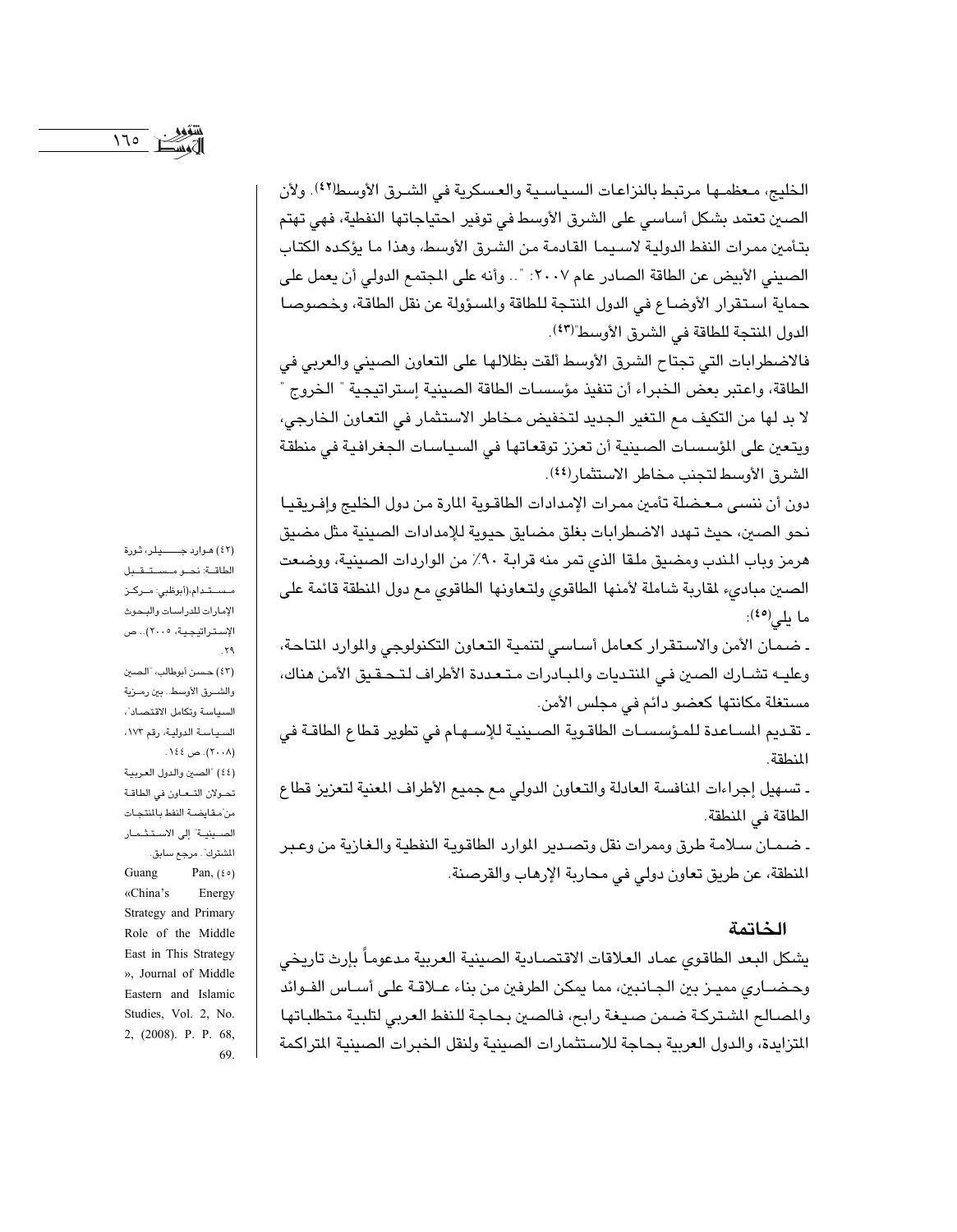في هذا المجال، ويعتمد توطيد العلاقات بين الجانبين أكثر على مدى قدرتهما على استغلال الفرص الطاقوية المتاحة بأحسن السبل لتعظيم المنافع، في مقابل العمل سوياً على تحقيق استجابة فعالة للتحديات التي تعرقل جهود الطرفين لبناء مستقبل مشترك لا تبقى فيه الطاقة محوراً اهتمام وحيد، بل أن تكون الطاقة كما يقول المبدأ الصيني بمثابة الحصان الذي يجر العربة، لنقل التعاون الطاقوي بين الجانبين لمستويات أعلى ونشره نحو مجالات أخرى تتفوق فيها الصين في حين تتخلف فيها الدول العربية [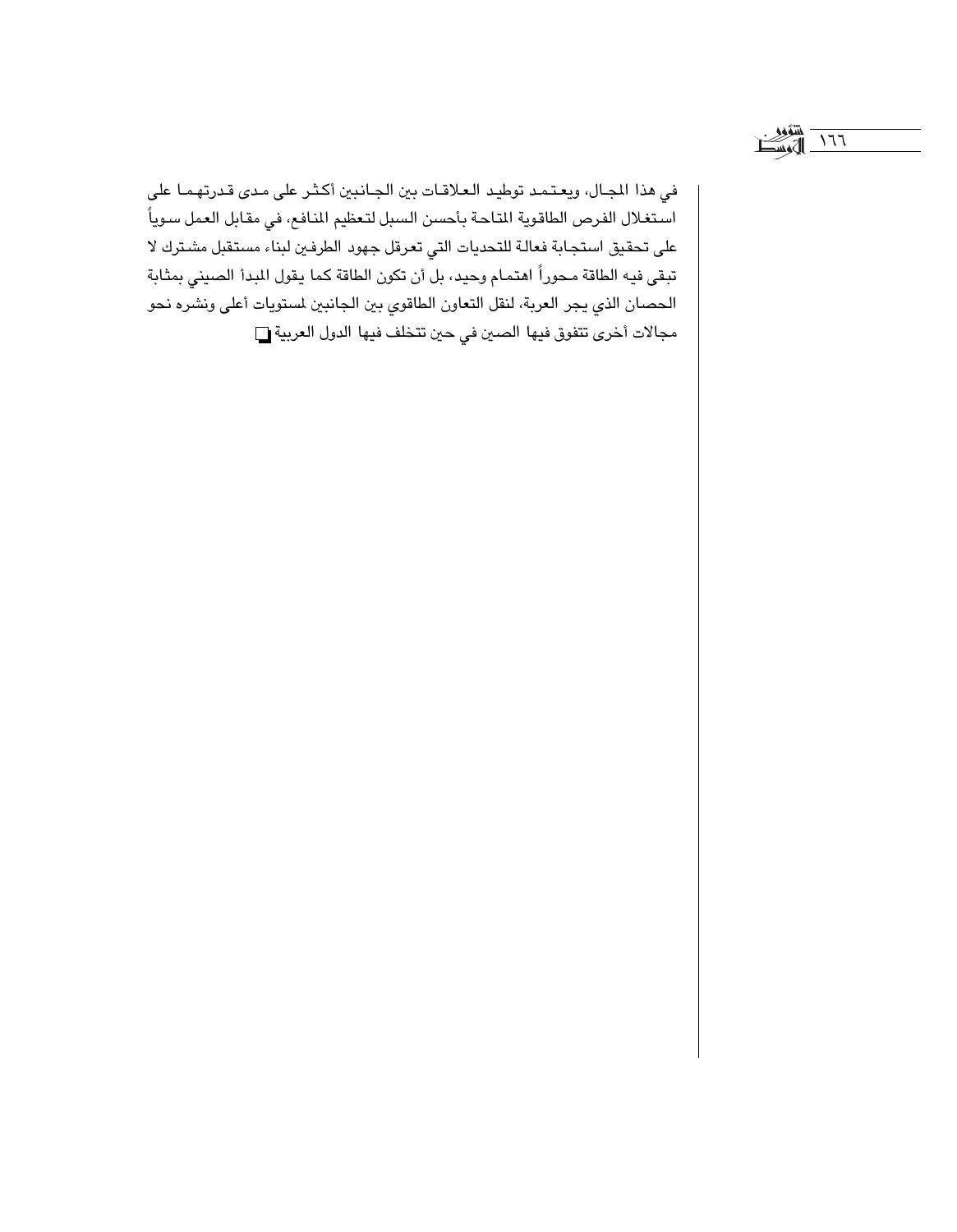# قائمة المراجع

## المراجع العربية الكتب: ١ـ جيلر. هوارد، ثورة الطاقة: نحومستقبل مستدام، (أبوظبي: مركز الإمارات للدراسات والبحوث الإستراتيجية، ٢٠٠٥). ٢ـ كلير. مايكل، الحروب على الموارد: الجغرافيا الجديدة للنزاعات العالمية، ترجمة: عدنان حسين، (بيروت: دار الكتاب العربي، ٢٠٠٢). ٣ـ مجموعة مؤلفين، الصين والهند والولايات المتحدة الأميركية: التنافس على موارد الطاقة، (أبوظبي: مركز الإمارات للدراسات والبحوث الإستراتيجية، أبوظبي، ٢٠٠٨). الدوريات: ١ـ إبراهيم. بلقلة، "مكانة الدول العربية ضمن خارطة سوق النفط العالية: الحاضر، المستقبل والتحديات"، الأكاديمية للدراسات الاجتماعية والإنسانية، رقم ١٠، (جوان ٢٠١٣). ٢ـ أبوطالب. حسن ، "الصين والشرق الأوسط.. بين رمزية السياسة وتكامل الاقتصاد"، السياسة الدولية، رقم ١٧٣، (٢٠٠٨). ٢ـ عرفة. خديجة ، "الصين وأمن الطاقة.. رؤية مستقبلية"، السياسة الدولية، عدد ١٦٤، نيسان/ابريل  $.7.7$ ٤ـ محمد هلال. رضا ، "العلاقات الصينية بالدول النامية.. المنطلقات والأبعاد"، السياسة الدولية، عدد ۱۷۳، (تموز/يوليو ۲۰۰۸). مصادر الانترنت: ١ ـ "الصين تعزز شراكتها مع السودان بقطاع النفط"، نقلا عن موقع الجزيرة نت، (٢٠١٥). http://www.aljazeera.net/news/ebusiness/2015/9/9/ (March 31, 2016). ٢ ـ الصين والدول العربية تحولات التعاون في الطاقة من ّمقايضة النفط بالمنتجات الصينية" إلى الاستثمار المشترك"، نقلا عن وكالة شينخوا، (٢٠١١). http://arabic.people.com.cn/31660/7616249.html (April 2, 2016)" ٣ ـ تشانغ تزي كوين، "قضية الأمن النفطي في ظل الخارطة الجديدة الجيوغرافية النفط العالمية مع التفكير الاستراتيجي بمســألة الأمن البـتـرولي الصـيني". المركــز العـربي للمــعلومــات، (٢٠٠٤). .//:https groups.google.com/forum/#!msg/fayad61/acCfVEyY1ww/LPKVbeY2zFkJ(April 2,  $2016$ ". ٤ ـ وانغ تينغ يي، "المسافة بين الصين والشرق الأوسط لم تعد بعيدة"، شبكة الصين الاخبارية بالعربية،  $(7.17)$ http://arabic.china.org.cn/china/archive/lianghui2016/2016-02/29/ content\_37800154.htm (April 2, 2016). ٥ ـ وثيقة سياسة الصين تجاه الدول العربية"، نقلا عن الموقع الرسمي للحكومة الصينية (٢٠١٦). في: http://www.fmprc.gov.cn/web/zyxw/W020160115345078033294.pdf (April 2,

2016).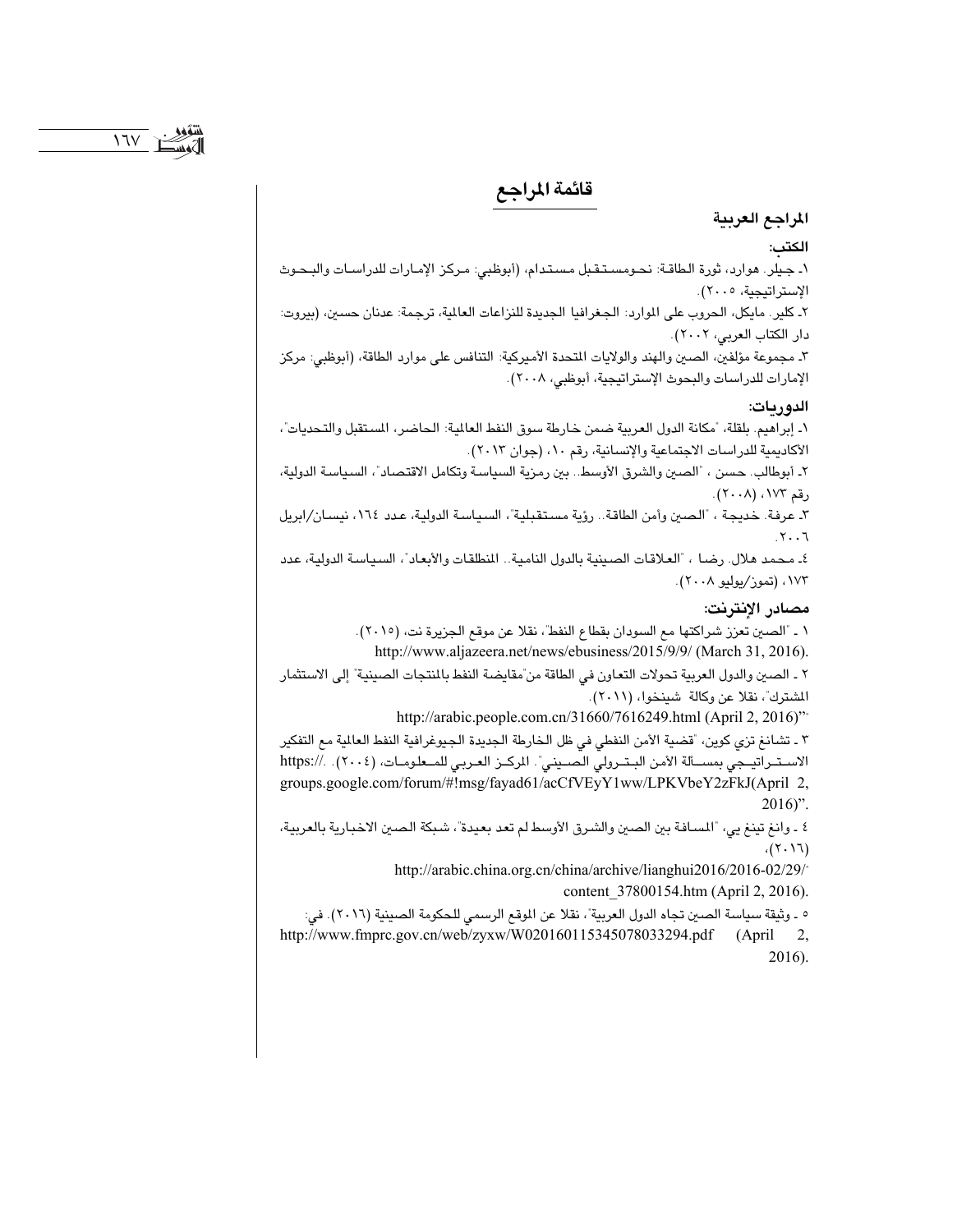المراجع الأجنبية:

 $\lambda$ 

### **Books:**

1-Luft, Gal and Anne Korin (Eds). Energy Security Challenges for the 21st Century: a reference handbook. (California: Greenwood publishing group, 2009).

2- Manjeet Singh Pardesi and others. Energy and security: The geopolitics of Energy in the Asia-Pacific. (Nanyang technological university, 2010).

3- Marquina. Antonio and others, Energy security visions from Asia and Europe, (New York: Palgrane Macmillan 2008).

4- Stacey. Maj, L. Lee. China's Energy Security: The Grand "Hedging" strategy. (School of Advanced Military Studies, Kansas, 2010).

#### **Periodicals:**

1-Pan. Guang, «China's Energy Strategy and Primary Role of the Middle East in This Strategy », Journal of Middle Eastern and Islamic Studies, Vol. 2, No. 2,  $(2008).$ 

2- Yergin. Daniel, "Ensuring Energy Security". Foreign affairs, Vol. 85, N°2,)Mars, April 2006).

Reports and working papers :

1-Baumann, Florian, "Energy Security as multidimensional concept", Policy Analysis, No. 1, (Munich: Research Group on European Affairs, March 2008).

2- Downs. Erica S, Energy security series: China. (The Brookings Foreign Policy Studies. Brookings institution. December 2006).

3- Lynne. Chester, "Does the Polysemic Nature of Energy Security Make it a 'Wicked' Problem?" (World Academy of Science, Engineering and Technology 54, 2009).

4- shaofen. Chen, Assessing the impact of China's foreign energy quest on its energy security. (EAI Working Paper No. 145. 3 March 2009).

5- Valérie. Niquet. Energy Challenges in Asia. Note de l'Ifri. Gouvernanceeuropéenneetgéopolitique de l'énergie & Centre Asie. Octobre 2007.

6- Winzer. Christian, Conceptualizing energy security. EPRG working paper. Cambridge working paper in economics. (University of Cambridge, London. August2011(.

7-Emerging GlobalEnergy Security Risks. The ECE energy series No. 36, (Geneva: The United Nations commission for Europe, 2007).

8- Energy Efficiency: A Worldwide ReviewIndicators, Policies, Evaluation.

A Report of the World Energy Council in Collaboration with ADEME. London. July2004.

9- "Opec annual statistical Bulletin », (Vienna: Organization of the Petroleum Exporting Countries, 2014).